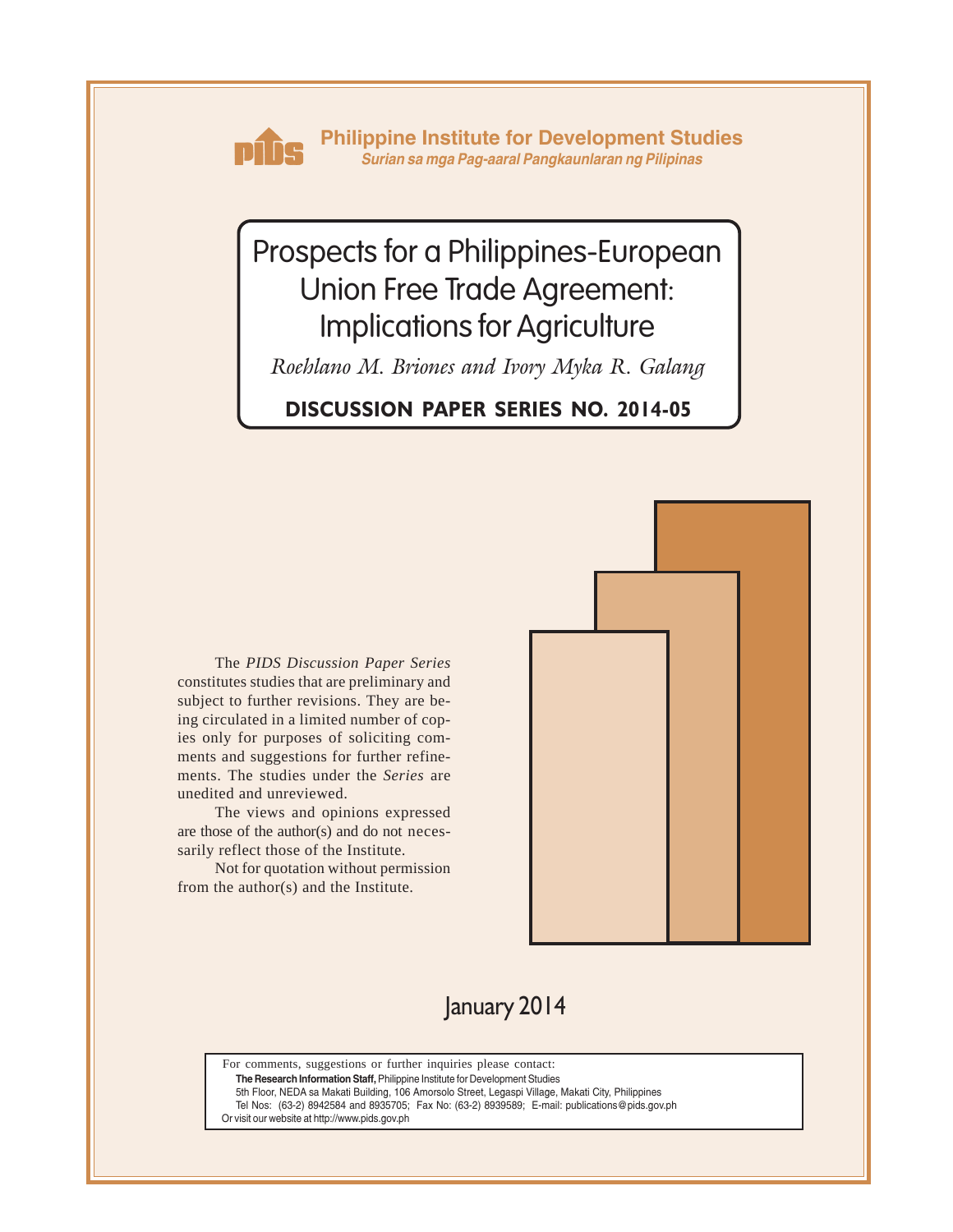#### **PROSPECTS FOR A PHILIPPINES-EUROPEAN UNION FREE TRADE AGREEMENT: IMPLICATIONS FOR AGRICULTURE**

Roehlano Briones, Senior Research Fellow Ivory Myka Galang, Research Analyst

Philippine Institute for Development Studies

Report prepared for the Department of Trade and Industry Government of the Philippines

#### **Abstract**

This study examines the impact of a potential Philippines – EU FTA on the agricultural sector. Static analysis indicates that potential gains to the agricultural sector of the Philippines are limited, primarily owing to the low size of initial agricultural trade with EU (compared to other trading partners), as well as moderate to low tariff and other trade barriers to EU products entering the country. CGE analysis confirms that the overall impact of bilateral tariff elimination leads to an overall increase in agricultural output, accompanied by a decline in price; hence there is an increase in consumption of agricultural products. Impact on poverty is likewise positive, with improvements biased to the poorer households. By subsector, the largest output gains are projected for seaweeds and sugarcane, with 0.80% and 0.50%, respectively; increased access on EU markets are favorable for Filipino exporters of seaweeds, other fiber crops, tobacco leaf, forestry, ornamental plants, raw coffee, abaca, and cocoa. Meanwhile the subsectors that are on the losing side (as shown by declining output) are cattle, raw rubber, chicken, and hogs. Fears about the negative repercussions of Philippines-EU FTA on the poor turns out to be unfounded. Poverty incidence declines, and more so in rural than in urban areas. The greater decrease in poverty gap and squared poverty gap, compared with poverty incidence, implies that those who belong to households below the poverty threshold get the most benefits. It would seem that expectations of large benefits from a Philippines – EU FTA will not be found in agriculture, but elsewhere. Conversely, the agricultural sector does not face significant harm from a Philippines - EU FTA, even one involving sensitive products. Relaxation of trade barriers to EU even for sensitive products is warranted; not only would consumers gain (though minimally), but such a negotiation stance may serve as a powerful bargaining chip for gaining concessions on other areas.

Key words: free trade area, agriculture, impact assessment, computable general equilibrium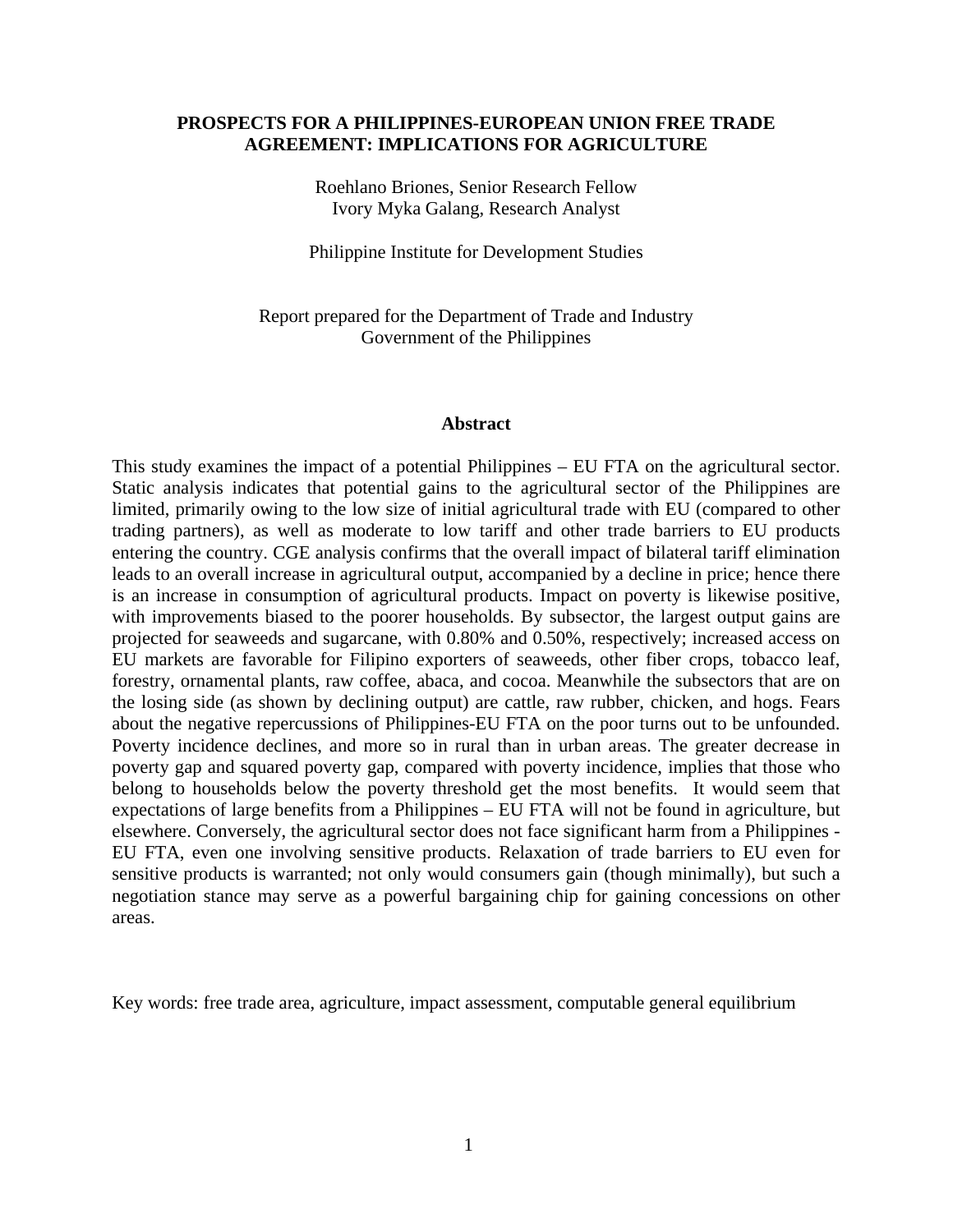# **1. Introduction**

In December 2009, after slow progress in negotiations between EU and ASEAN, the EU began to pursue bilateral free trade area (FTA) negotiations with individual ASEAN member countries. Negotiations with Singapore and Malaysia were launched in 2010. The EU and Singapore concluded a  $5<sup>th</sup>$  round of negotiations in January 2011 while a  $3<sup>rd</sup>$  round of talks between the EU and Malaysia is set in May 2011. The EU continues to pursue exploratory, informal talks with other ASEAN member countries with a view to assessing the level of ambition at the bilateral level.

The Philippines and EU are initiating discussions on a possible FTA. To support these discussions, the Philippine Institute of Development Studies (PIDS) has been engaged by the Department of Trade and Industry (DTI) to undertake a pre-feasibility assessment. This research aims to make a contribution by providing a study highlighting concerns specific to agriculture. It also draws extensively on the simulations and analysis done by Cororaton and Corong (2012).

The objectives of this report are as follows:

- i) To provide an overview of the salient features of the agricultural sector for both the Philippines and EU, including a profile of Philippine livelihoods and rural households as well as describe market characteristics of agricultural products that are acceptable to the EU.
- ii) To discuss the patterns of agricultural trade, by commodity, in terms of levels and directions, with respect to or from EU and the rest of the world. This would highlight the relative significance of specific commodities with respect to imports from or exports to EU, the importance of EU as an import source or export destination, and the importance of the Philippines as an import source or export destination of agricultural products from EU. It would also discuss trends in patterns and direction of trade.
- iii) To discuss tariff and non-tariff barriers to trade between the Philippines and EU. The latter barriers would highlight food safety, product standards (including packaging), and the framework for harmonization. These trade barriers are situated in the context of other regional trade agreements that have initiated relaxation of tariff and non-tariff barriers. These agreements will be examined for their effectiveness in addressing these barriers to trade.
- iv) To provide an integrative analysis incorporating quantitative simulations from the macrostudy, in relation to the context of the agricultural sector, rural households, market environment, and trade policy.

The rest of the report is structured as follows: Section 2 provides a background reviews the relevant literature on Free Trade Areas and their potential impacts. Section III analyzes the patterns of agricultural trade, focusing on trade between the Philippines and EU. Section IV discusses tariffs and non-tariff barriers that could be addressed by a free trade agreement between the Philippines and EU.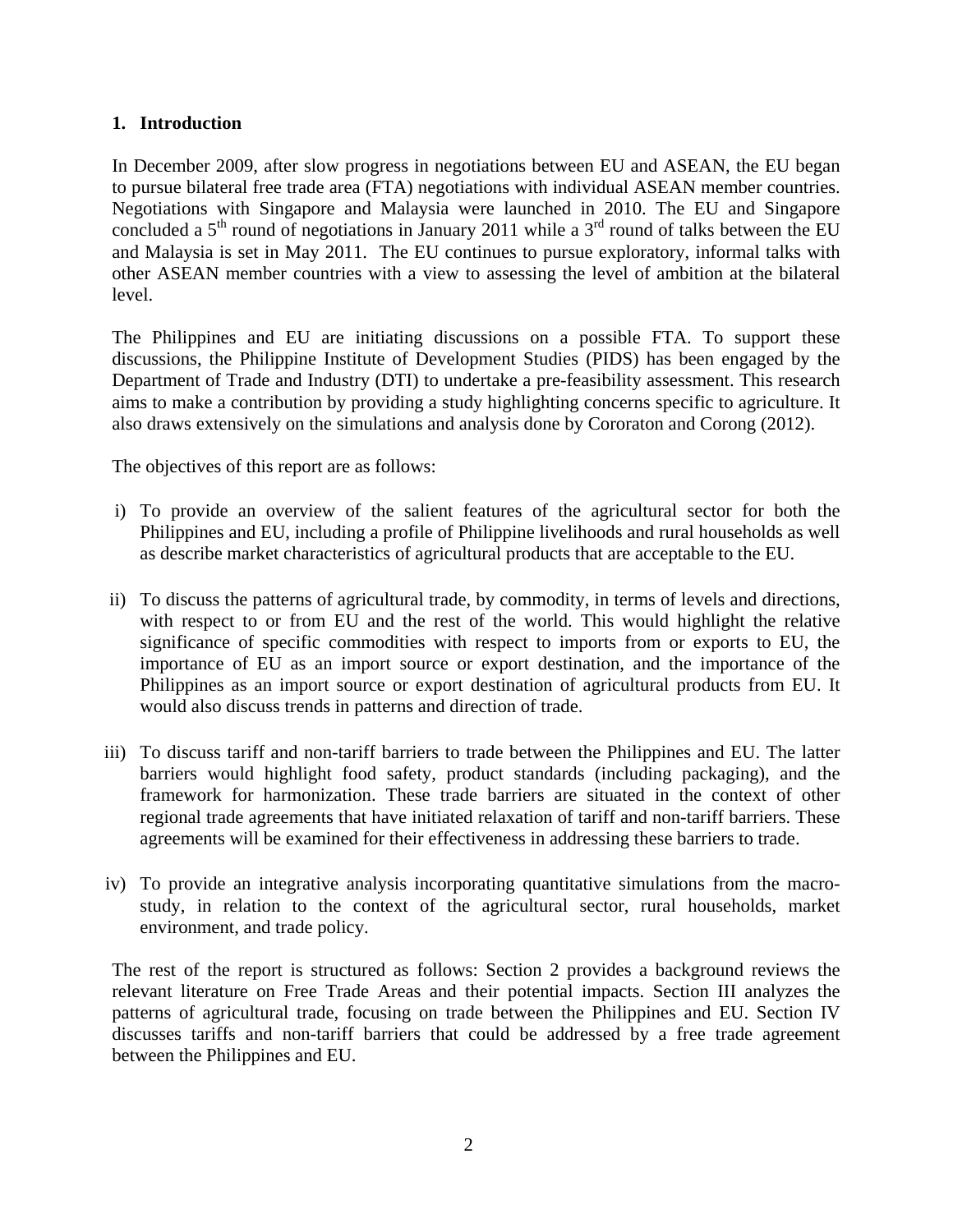# **2. Sector background**

# *Philippine Agriculture and Trade*

Agriculture sector accounts for one-eighth of the country's economic output, and has exhibited the lowest growth compared with industry and services. However it remains an important sector with respect to *inclusive* growth. More than a third of the labor force depends on agriculture for employment; poverty incidence among agricultural households in 2009 was 40% while it was only 19% among non-agricultural households (Reyes et al 2012). Hence any trade policy with the potential of causing contraction of agriculture requires serious investigation; even if proven beneficial for the economy as a whole (e.g. favoring growth), negative repercussions on the poor may be enough to repeal the policy (as inconsistent with inclusive growth).

Over the last decade, crops contributed more than half of the total agricultural output [\(Figure 1\)](#page-3-0) Fishery, and livestock and poultry have similar shares of 23% each.



<span id="page-3-0"></span>

The top five crops, namely rice paddy, corn, coconut (including copra), sugarcane, and banana comprised about 57% and 63% of the total crop production in 1990 and 2010, respectively [\(Figure 2\)](#page-4-0). Among these major crops, share increase only occurred in rice paddy and banana. The share of rice paddy rose to 40% in 2010 from 29% in 1990. The share of banana in the total crop production more than doubled which was 7% in 2010 from 3% in 1990. On the other hand, the shares of corn, coconut, and sugarcane decreased. Other minor crops had a combined share of 37% in 2010, lower than its share in 1990.

Traditional crops also dominated the shares in area harvested, which was about 85%. Of the total area for agricultural production, the rice paddy and corn accounted for more than a third and a fifth, respectively (Briones, 2012).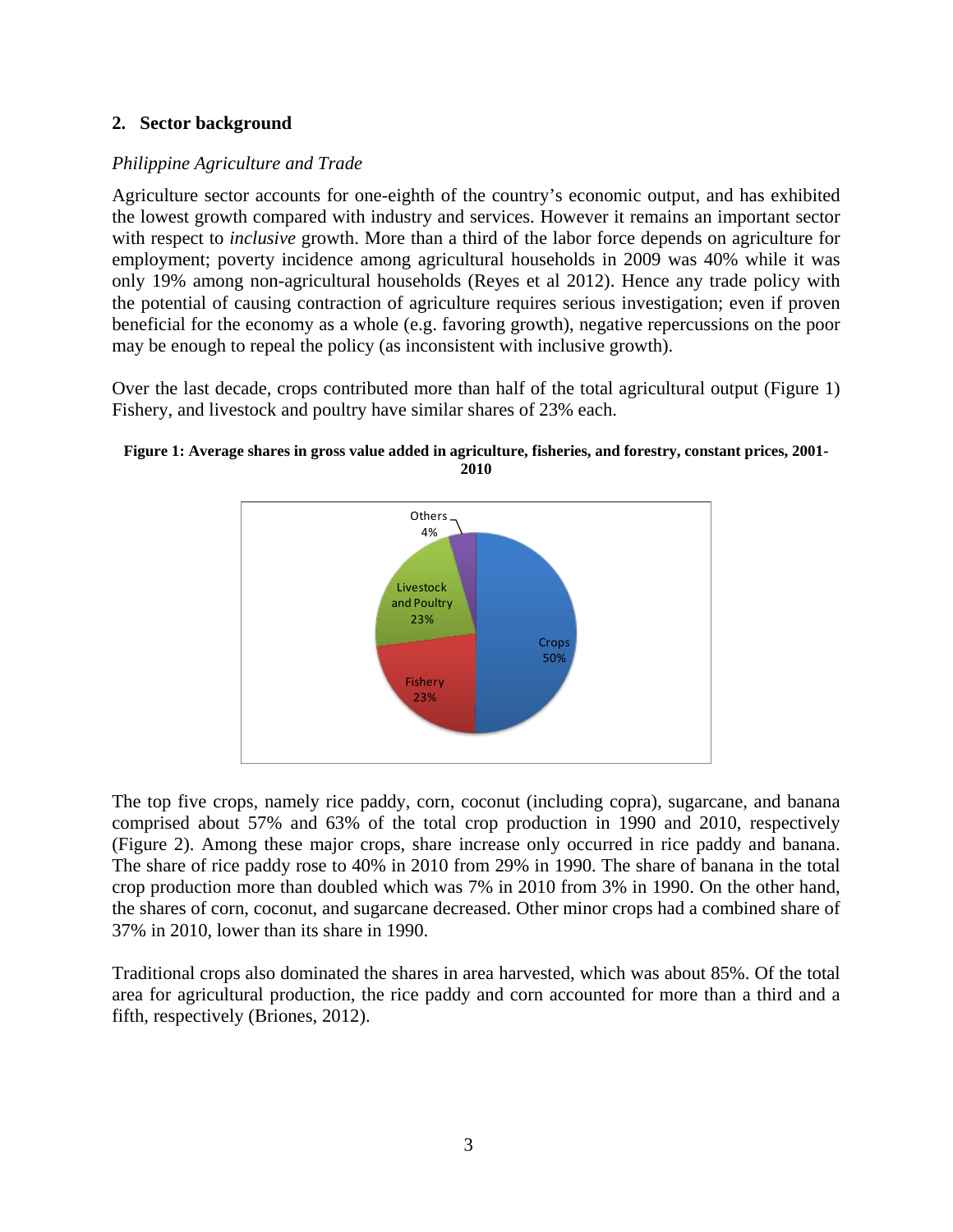<span id="page-4-0"></span>**Figure 2: Shares in gross value added of crops by type of crop, 1990 and 2010, constant prices (%)**



The Philippines was a net food exporter up to the late 1980s . However, in 1990, this trend in food trade was overturned. Imports started outpacing the exports, thus reaching almost P 4.0 B food trade deficit in 2010 (Briones, 2012).



**Figure 3: Value of imports and exports, 1961 – 2009 (millions of dollars)**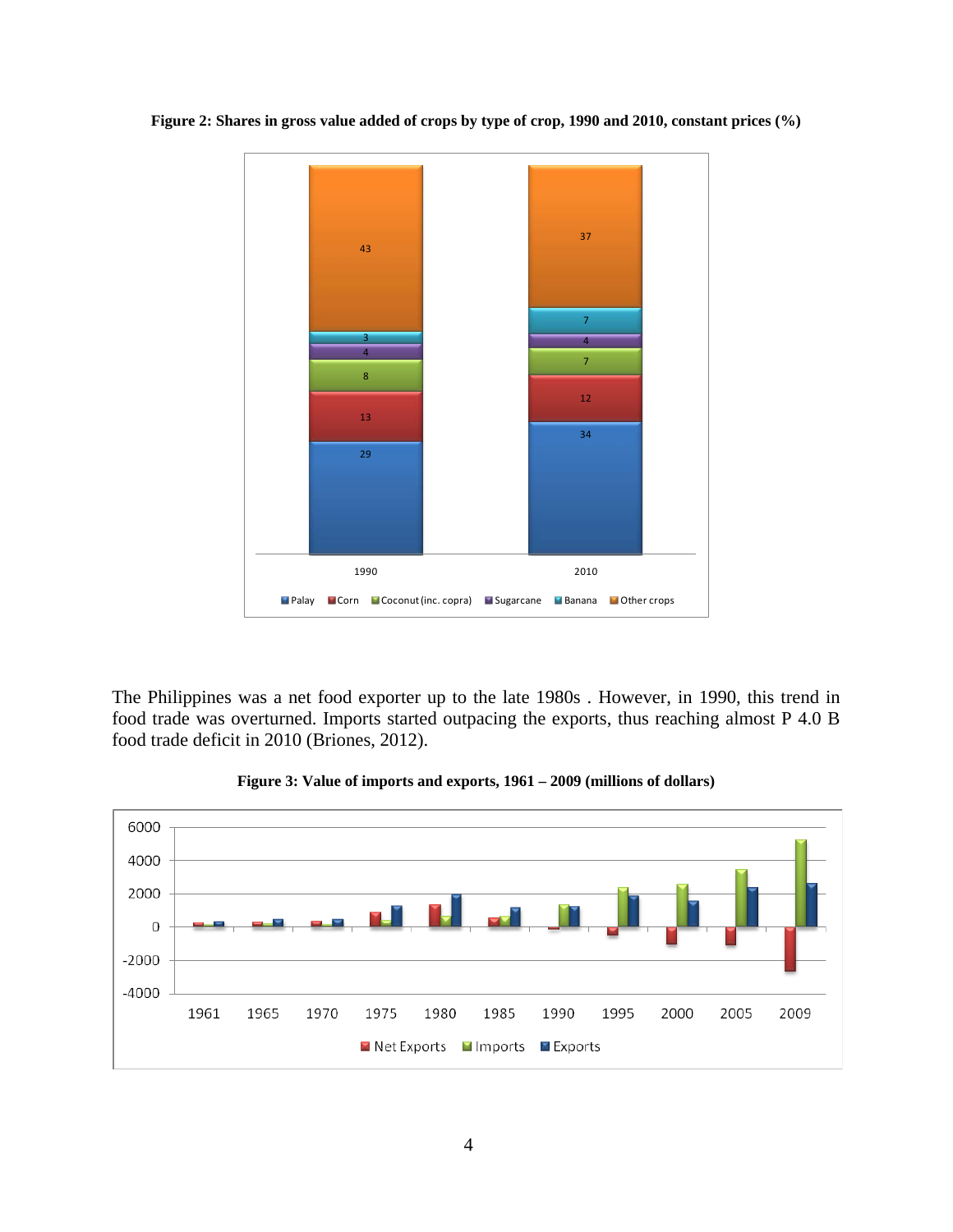#### *Trade agreements*

During the 1980s, various trade reforms were undertaken by the Philippines to facilitate its economic liberalization. The main motivation of these trade agreements was to enhance trade and investment flows. Also, this facilitated cooperation and mutual support on international goals such as global competitiveness (Medalla and Mantaring, 2009). Among its trade expansion initiatives were engagement in multilateral, regional, and bilateral negotiations and agreements.

In 1995, the Philippines joined the World Trade Organization after its establishment in 1994. The WTO Agreement on Agriculture placed a ceiling on tariffs and set deadline for their imminent reduction. It mandated minimum access volumes (MAVs) for sensitive products. Tariff on imports within MAV (in-quota tariffs) were bound at lower rates than those imports in excess of the MAV (out-quota tariffs). The Philippines agreed on the "tariffication" of all quantitative restrictions. This meant that quantitative restrictions were all converted to tariffs; however special treatment was extended to rice (Briones, 2012).

Aside from observing multilateralism in trading, the Philippines was also involved in different regional trading agreements (RTA) as listed in Table 1. These RTAs indicated that the country was gearing towards trade liberalization. RTAs also facilitated the formation of free trade agreements (FTA) especially in the trade of goods, services, and investments.

An FTA is an agreement which mandates its members to abolish both tariff and non-tariff barriers (NTBs). A tariff, which is a form of protection, is a tax imposed on imported items sold in the domestic market. On the other hand, non-tariff barriers are restrictive policies such as quotas, licensing, and product safety policies, which are alternative forms of protection. When these barriers, both tariff and non-tariff, are reduced or fully eliminated, markets will become more predictable, which intensifies trade. This tariff and NTBs abolition would only take effect among member countries, thus non-members bear higher rates (Park, 2006). Within Asia and the Pacific, ASEAN serves as a core of different FTAs among countries.

| Name of Agreement                                  | Acronym        | Year<br>established | Tariff reduction<br>deadline |
|----------------------------------------------------|----------------|---------------------|------------------------------|
| <b>ASEAN Free Trade Area</b>                       | <b>AFTA</b>    | 1992                | 2020                         |
| ASEAN – China Free Trade Area                      | <b>ACFTA</b>   | 2002                | 2018                         |
| ASEAN – Korea Free Trade Area                      | <b>AKFTA</b>   | 2005                | 2016                         |
| ASEAN – Japan Comprehensive Economic Partnership   | <b>AJCEP</b>   | 2008                | 2018                         |
| Japan – Philippines Economic Partnership Agreement | <b>IPEPA</b>   | 2008                | 2018                         |
| ASEAN – India Free Trade Area                      | <b>AIFTA</b>   | 2010                | 2023                         |
| ASEAN – Australia and New Zealand Free Trade Area  | <b>AANZFTA</b> | 2010                | 2020                         |

#### **Table 1: Summary of regional trade agreements of the Philippines**

Source: ASEAN Secretariat [\(www.asean.org\)](http://www.asean.org/).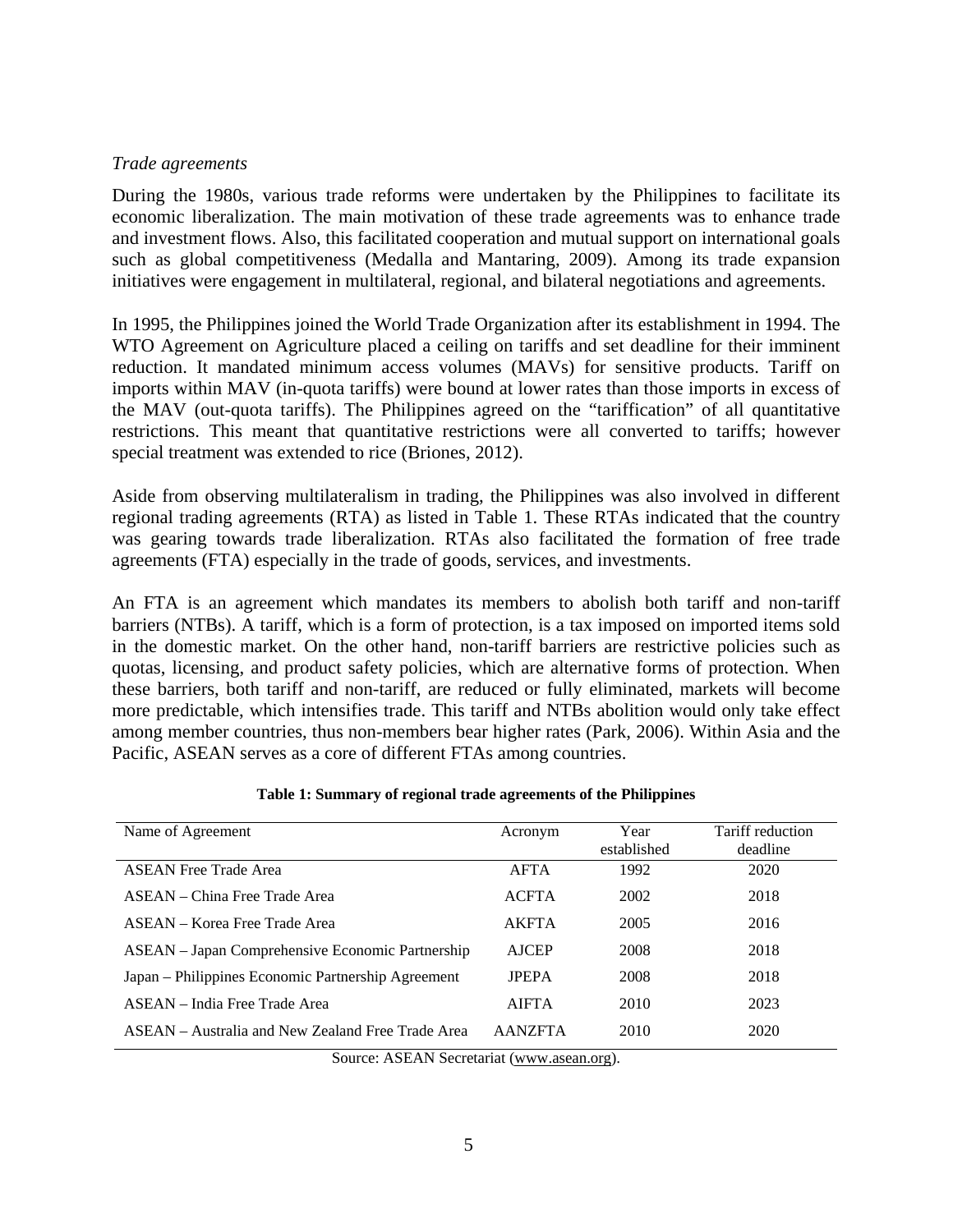The first FTA joined by the Philippines was the ASEAN Free Trade Area or AFTA. The region decided to implement a comprehensive program of tariff reduction. AFTA member countries implemented the Common Effective Preferential Tariff (CEPT) of 0% to 5% for nearly all tariff lines under an agreed time frame. For the Philippines, many of its agricultural products have maintained a 5% tariff. However, rice and sugar have consistently applied high ASEAN tariffs, 40% and 38%, respectively. By 2015, as stated in the agreement, the Philippines shall apply 5% tariff on maize and sugar, while rice will be at  $35\%$ .<sup>[1](#page-6-0)</sup>

The only bilateral free trade agreement of the Philippines is with Japan, the Philippine-Japan Economic Partnership Agreement (PJEPA). PJEPA implements tariff elimination on 95% of Philippine exports to Japan, while the Philippines applies zero tariff on 90% of Japanese products. Agricultural commodities remained sensitive; among the agricultural products from Japan that are exempted from tariff elimination included tobacco and rice. Nevertheless, Philippine exports such as mango, coffee, and beer among others, immediately faced zero tariff; likewise the Philippines has agreed to eliminate tariffs over a span of 10 years for many agricultural products (Medalla and Mantaring, 2009).

Aside from the usual liberalization measures in goods and services, PJEPA facilitated cooperation in areas such as science and technology, human resource development, small and medium enterprises, and the environment. It has gone through a long process of preparation, consultation and negotiations, finally obtaining ratification from Congress in 2008. Other bilateral agreements under consultation are RP-US FTA, Pakistan-Philippines FTA, and RP-EU FTA (Medalla and Mantaring, 2009).

# **3. Framework and related literature**

# *Assessing potential gains from FTAs*

The removal of trade barriers, whether tariff or non-tariff, between the Philippines and EU, is expected to have varying effects to producers and consumers depending on whether the commodity is exported to or imported from EU.

- Commodities exported by the Philippines to EU: producers gain from increased market access, with probable increase in price. Consumers in the Philippines may suffer from the increase in price due to intensified competition with EU consumers.
- Commodities imported by the Philippines from EU: producers lose from increased market access to EU exporters, with probable reduction in price. Consumers in the Philippines may benefit from the decline in price and opening up of the domestic market to EU suppliers.

These are simply directions of change; the quantitative significance of these gains and losses is another matter. The main framework of assessing potential significance of these gains and losses involves two types of assessment method – examination of static factors; and comparative static analysis (Park, 2006). Static factor analysis involves examination of current patterns to infer

<span id="page-6-0"></span> $1$  [www.dti.gov.ph.](http://www.dti.gov.ph/)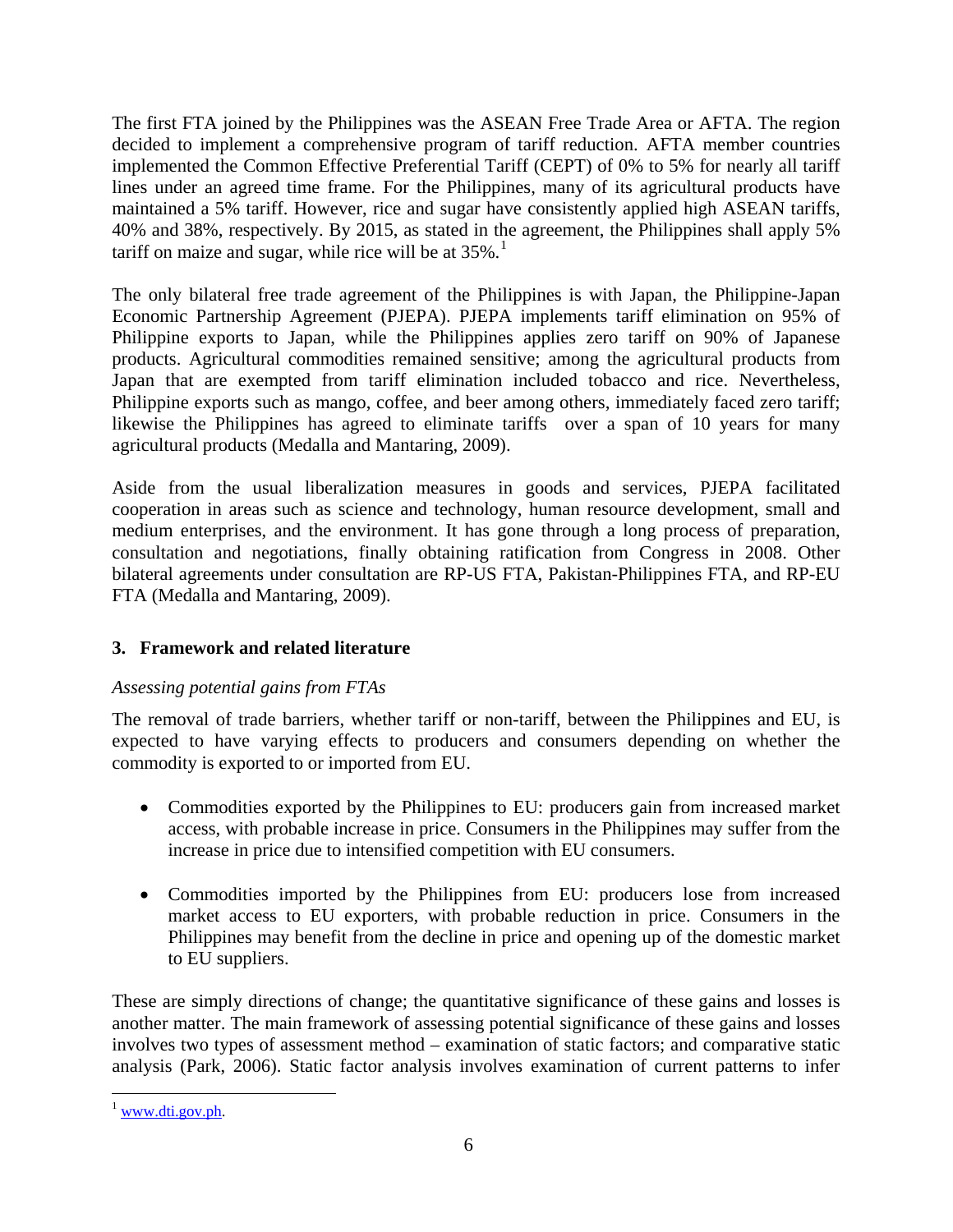potential impacts of expanded trade. Comparative statics involves comparison between current or base period outcomes, and projected outcomes in the presence of expanded trade. Numerical projection of outcomes relies on either a partial or a computable general equilibrium (CGE) model of an economy; this shall be implemented using the CGE simulations of Cororaton and Corong (2012); for this study we shall be focusing on their results for the agricultural sector.

The static factors affecting trade creation include the following:

- Size of the market This factor suggests that the larger the collective economic size of the FTA, the larger the chance of creating more trade.
- Evenness of economic development within FTA Integration is more advantageous if members of the FTA have the same level of income and purchasing power parity.
- Proximity and transport networks The lower the transportation cost, the greater the potential for expanding trade with opening of markets. Reduced transport cost is associated with closer the geographical location of the countries, and established transportation infrastructure involving land, sea, and air links.
- Initial size of trade within FTA Countries that are heavily trading with each other reap more benefits when impediments are removed because of an FTA compared to countries trading less with each other. We incorporate here as well the *prospect for increased trade*  independent on any free trade agreement, entirely based on examination of past trends.
- Initial tariff structure a higher initial tariff structure between FTA members poses greater likelihood of creating trade. Opportunities for trade creation are larger if levels of tariff barriers of the Philippines and EU are high. Under this heading we also include the presence of non-tariff barriers which may also impede trade and be a subject of discipline within the FTA.

# *Previous studies*

Bello et al (2004) provide a static analysis of potential gains from a Philippines – Japan free trade agreement. Agricultural exports to Japan at the time consisted mostly of bananas, shrimps and prawns, tuna and bonito, pineapples and asparagus. Japan was the second largest market of Philippine agricultural exports, importing 80 percent of exported bananas, 98 percent of exported pineapples and 61 percent of exported mangoes. Food imports are would likely rise over time, in part owing to the "graying" of the farming population, though it faces the challenge of meeting exacting standards imposed by the Japanese consumer and its regulatory environment. Meanwhile, manufactured fertilizer, agricultural chemicals and materials account for most of the Philippine agricultural imports from Japan.

Previous work relying on comparative static analysis is reviewed in Briones (2012). Javelosa and Schmitz (2006) apply a partial equilibrium model to analyse the impact of removing Australia's ban on banana imports from the Philippines. Their results indicate that removing the import ban would not only increase producer surplus of banana exporters in the Philippines, it would also raise economic welfare in Australia, as benefits from consumers more than offset losses to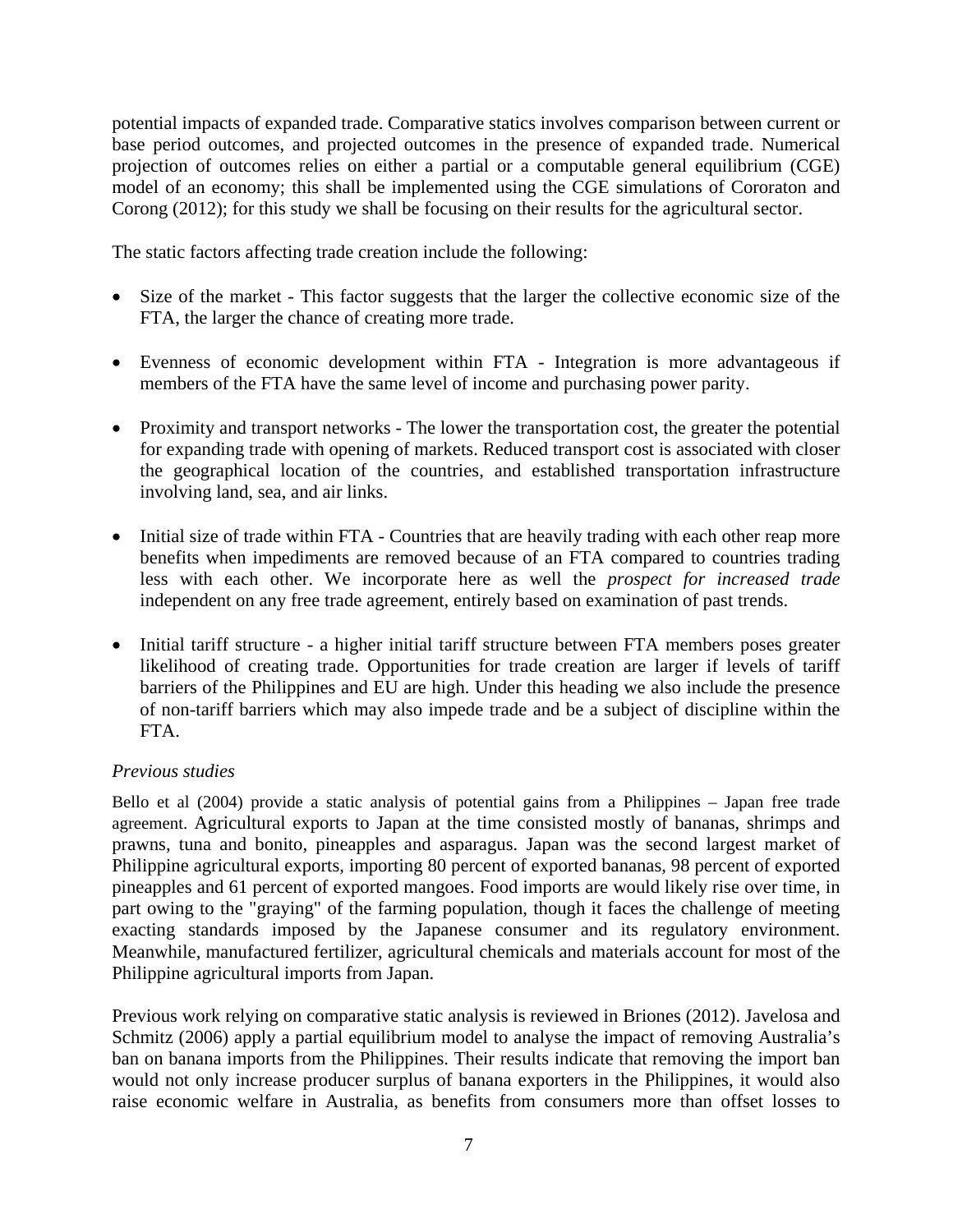domestic banana growers. The size of the impact depends on the magnitude of the supply elasticity of Philippine bananas.

Computable general equilibrium (CGE) models have become a common tool for analysing the impacts of trade agreements *ex ante*. The earliest application of CGE modelling for the aforementioned FTAs is by Adams (1995) for AFTA. The study finds that AFTA raises intraregional trade and is generally welfare-improving.

The JPEPA was likewise subjected to assessment using CGE (Cororaton, 2004) on an *ex ante* basis [\(Table 2\)](#page-8-0). The scenario posits elimination of tariffs on manufacturing imports from Japan, together with an assumed 5 percent increase in prices of exports to Japan. The study finds that, while manufacturing expands, agriculture in the Philippines contracts. This is accomplished through exchange rate adjustment: as cost of production in domestic industry falls, the peso appreciates. Poverty levels decline, based on the usual measures (headcount, poverty gap, or squared poverty gap) for all households, as a result of declining relative prices and increasing factor incomes. However, households in rural areas benefit least, while urban households benefit more, and households in the national capital benefit most. The incidence of benefit does seem especially biased against the poor, as the magnitude of poverty is greatest among rural households and least among households in the national capital. The differences in the incidence of benefits are driven by the contraction of agriculture and expansion of industry.

<span id="page-8-0"></span>

|             | All households | National-capital | Urban households | Rural households |
|-------------|----------------|------------------|------------------|------------------|
|             |                | households       |                  |                  |
| Headcount   | $-0.9$         | $-3.8$           | $-1.4$           | $-0.5$           |
| Poverty gap | $-1.1$         | $-3.2$           | $-1.2$           | $-1.0$           |
| Severity    | $-1.2$         | $-3.4$           | $-1.4$           | $-1.1$           |

**Table 2: Changes in poverty measures based on trade simulation (percentage change from base)**

Source: Cororaton (2004)

The possible bilateral FTA between the Philippines and the USA has been analysed by Rodriguez and Cabanilla (2006). The two scenarios most relevant to this paper are: 1) tariffs on US imports are lifted; and 2) tariffs on US imports are lifted, except for agricultural products and food processing. The latter incorporates the usual exemptions of sensitive products from the FTA. In both cases they add a 1 percent increase in the price of exports to the USA. Their analysis shows that, under either scenario, agricultural production and food-processing output generally rises. Output increases tend to be larger under the no-exemption scenario. In terms of welfare impact, gains are expected under either scenario; interestingly, welfare improvement of low income households is slightly lower under a no-exemption scenario compared with the agriculture-exemption scenario (0.26 and 0.28 percent, respectively). This is understandable given that lower income groups may be drawing more of their livelihood from import-competing agriculture.

The foregoing discussion is based on a review of past research. In the following we present original analyses regarding the potential impacts of regional trade agreements, first based on a qualitative analysis focusing on size and trends in intra-FTA trade, and second based on a quantitative model of the agricultural sector adjusting to tariff adjustment caused by trade agreements.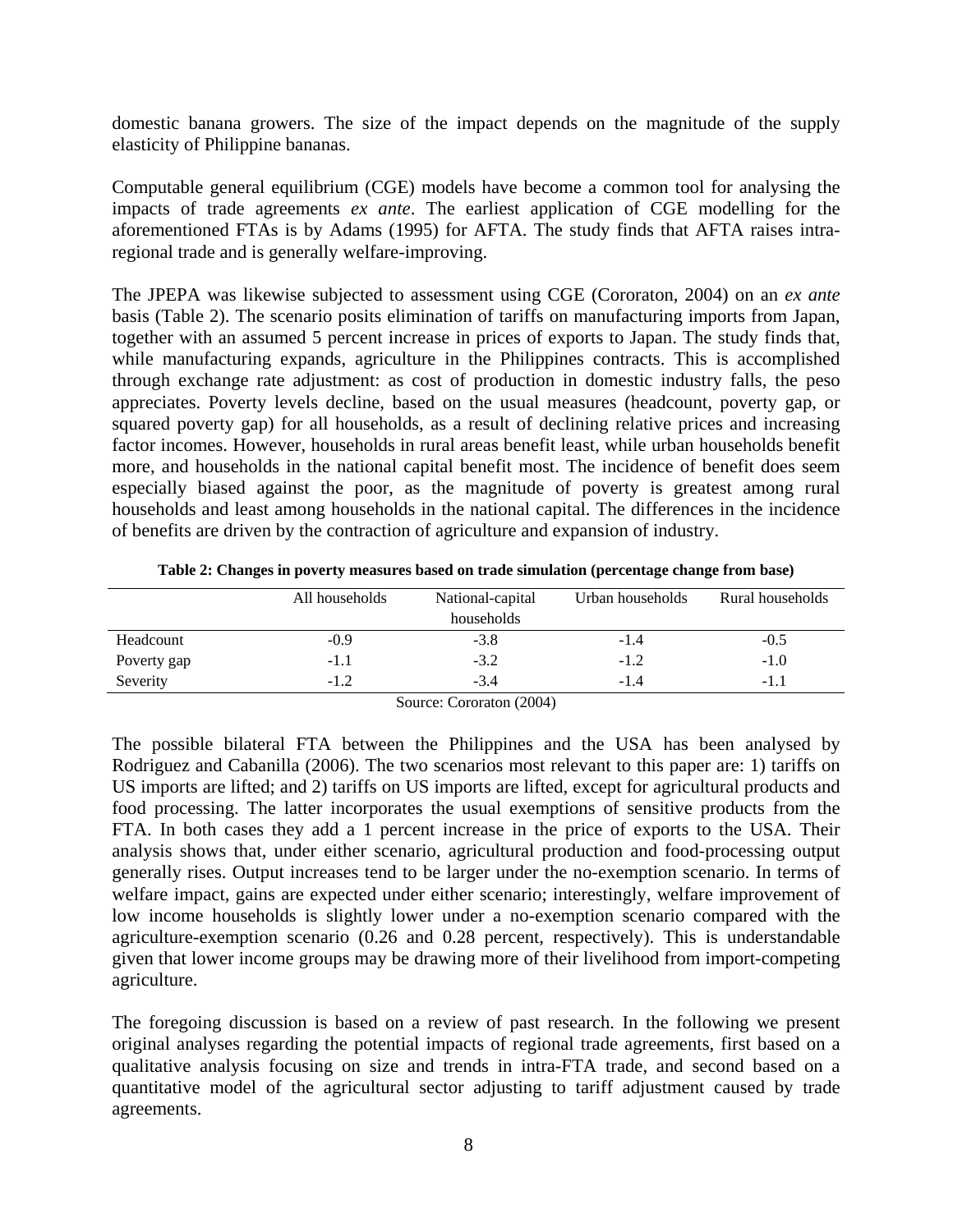## **4. Results of the Assessment**

## *Static factors*

## **Size of the market, evenness of economic development, proximity**

In 2010, the total population of the EU-27 was 502.5 million inhabitants and its GDP reached US\$ 15.1 trillion (europa.eu). Meanwhile the population of the Philippines was 92.34 million and its GDP was \$212.3 billion. Altogether the Philippines-EU FTA would cover 594.8 million people and with a GDP of \$15.35 trillion. This suggests a large market size, auguring well for the benefit of the FTA; however the incremental market size in terms of GDP is minimal (1.4% increase over EU GDP) owing to the large size of EU GDP compared to the GDP of the Philippines.

On per capita basis, in 2010 the income of the Filipino is only \$2,300 whereas that of the European is well over \$30,000; as the per capita income disparity is large, there is little to be expected by way of increased intra-industry trade.

Geographically, the Philippines and EU are not neighbors. There exists vast distance between the continents they belong to—Asia and Europe. Clearly, there is no land transport links between them, only sea and air links. The high transportation costs between Philippines and EU is a major determinant in the direction of agricultural trade: agricultural produce, fresh, frozen, or chilled products face high costs of entering the EU market. Agricultural products that can be economically shipped from the Philippines to EU (and vice-versa) will likely be in processed form. This accounts for the pattern of trade between the Philippines and EU, discussed in the following.

## **Size of trade within FTA**

Exports of the Philippines to EU account for about a quarter of its agricultural exports [\(Table 3\)](#page-10-0). In comparison, its exports to ASEAN are relatively low in comparison, totaling less than onetenth. The top Philippine export commodities are coconut oil; fruits (mainly banana and pineapple); followed by food preparations, and aquatic products.

About 44% of coconut oil exports, a similar percentage of exports of meat and fish preparations, and just 12% of vegetable extracts exports, head to EU. Hence we expect increased market access to EU have the greatest impact for Philippine exporters of these products.

While these shares in Philippine exports appear to be large, the contribution of the Philippines to EU imports is minimal. Of all the coconut/palm oil imports of EU, only 1.48% was sourced from the Philippines; the share of the Philippines in rubber is larger though at 8%. As for the rest of the commodities, the share of the Philippines was very small, (below 1% of total EU imports). Gains to EU consumers (and conversely, losses of EU producers) may be deemed minimal given these shares.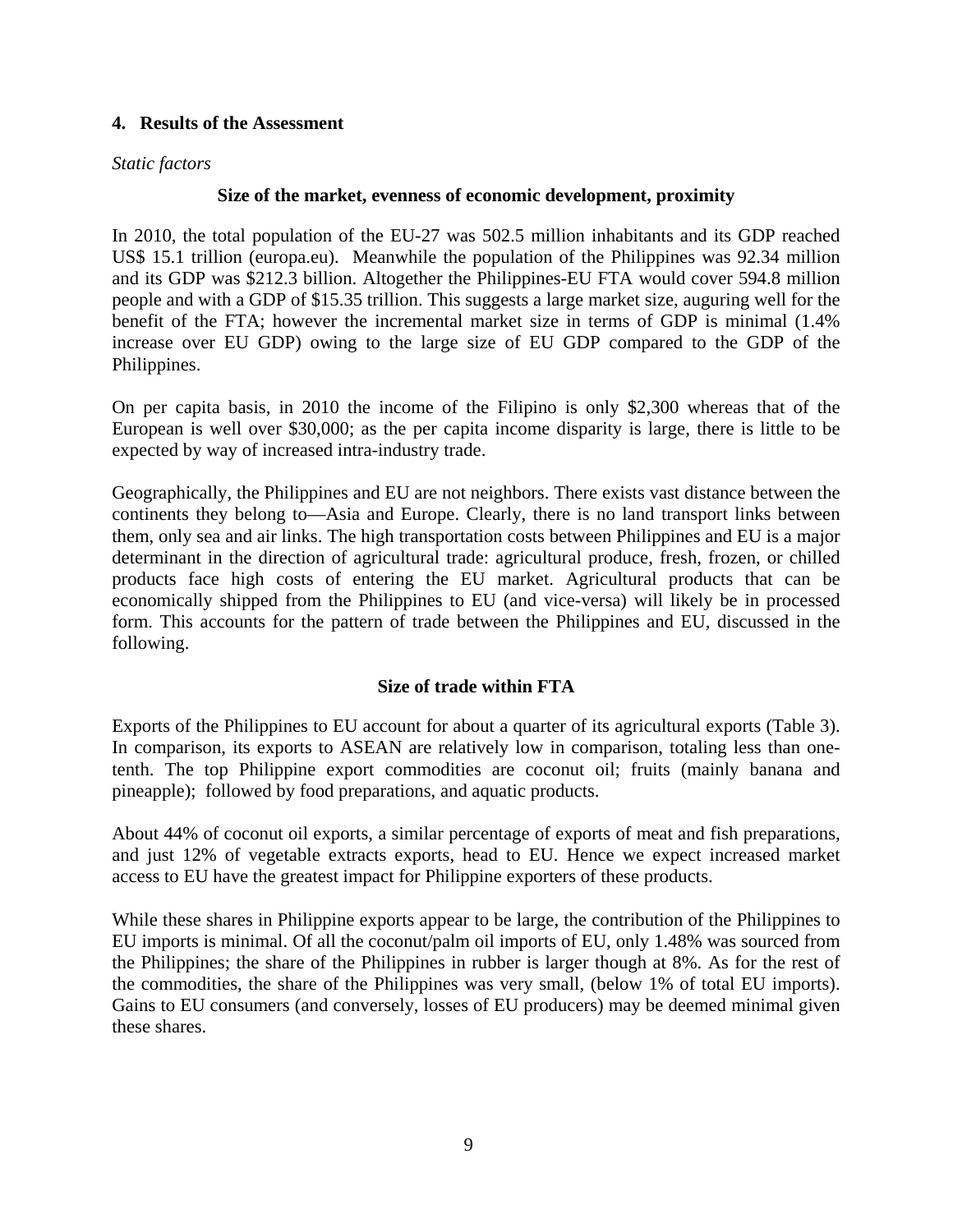| Commodity                                    | EU   | <b>ASEAN</b> | Other<br>countries | Total |
|----------------------------------------------|------|--------------|--------------------|-------|
| Coconut                                      | 12.2 | 0.9          | 14.6               | 27.7  |
| Meat, fish and seafood food preparations     | 4.0  | 0.2          | 5.0                | 9.1   |
| Edible fruit, nuts, peel of citrus, melons   | 2.2  | 0.7          | 15.3               | 18.2  |
| Vegetable saps, extracts etc.                | 1.5  | 0.1          | 1.3                | 2.8   |
| Vegetable, fruit, nut, etc food preparations | 1.3  | 0.8          | 7.6                | 9.7   |
| Fish, crustaceans, molluscs, etc.            | 1.0  | 0.7          | 7.1                | 8.7   |
| Tobacco unmanufactured                       | 0.5  | 0.3          | 1.7                | 2.5   |
| Oil seed, oleagic fruits, grain, etc.        | 0.2  | 0.2          | 0.4                | 0.8   |
| Miscellaneous edible preparations            | 0.1  | 0.5          | 1.9                | 2.5   |
| <b>Others</b>                                | 0.4  | 7.6          | 9.8                | 17.9  |
| <b>TOTAL</b>                                 | 23.4 | 12.0         | 64.6               | 100.0 |

<span id="page-10-0"></span>**Table 3: Shares in Total Philippine Agricultural Exports by Commodity and Place of Destination, average of 2008-2010 (%)**

Source: trademap.org

Nevertheless over time, the share of agricultural products in the total Philippine exports to EU has been increasing rapidly. The share more than doubled from 5% in 2001-2001 to 10.6% in 2009-2010. This increase is largely brought about by the increased share of oils and fats, and of fish and other sea products. Oils and fats exports to EU are increasing possibly because of EU's biofuel sector demand (Cororaton and Corong, 2012).

On the import side, in 2008-2010, EU accounts for only a minor share of Philippine agricultural imports (just 8%); in contrast, 38% of agricultural imports of the Philippines are from ASEAN, mostly due to rice imports (included in the 'Others' category). Philippine imports from EU were dominated by cereal, flour and milk products, miscellaneous edible preparations, and food industry residues. If the Philippines were to reduce its tariff, there may be little positive effect on EU's exports to the Philippines, as well as on Filipino consumers.

| Commodity                                              | EU  | <b>ASEAN</b> | Other<br>countries | Total |
|--------------------------------------------------------|-----|--------------|--------------------|-------|
| Cereal, flour, starch, milk products                   | 1.3 | 1.4          | 0.6                | 3.4   |
| Miscellaneous edible preparations                      | 1.3 | 3.4          | 2.6                | 7.3   |
| Residues, wastes of food industry, animal fodder       | 1.2 | 0.8          | 8.6                | 10.7  |
| Dairy products, eggs, honey, edible animal product nes | 0.9 | 0.6          | 8.6                | 10.1  |
| Meat and edible meat offal                             | 0.6 | 0.0          | 4.6                | 5.2   |
| Cereals (except rice and corn)                         | 0.3 | 0.1          | 10.6               | 11.0  |
| Sugars and sugar confectionery                         | 0.3 | 1.3          | 1.3                | 2.9   |
| Animal, vegetable fats and oils                        | 0.2 | 2.4          | 0.3                | 2.9   |
| Vegetable, fruit, nut, etc food preparations           | 0.2 | 0.3          | 1.1                | 1.6   |
| <b>Others</b>                                          | 1.5 | 27.5         | 16.0               | 45.0  |
| <b>TOTAL</b>                                           | 7.8 | 37.8         | 54.4               | 100.0 |

**Table 4: Shares in Total Philippine Agricultural Imports by Commodity and Place of Origin, Average of 2008-2010, in percent**

Source: trademap.org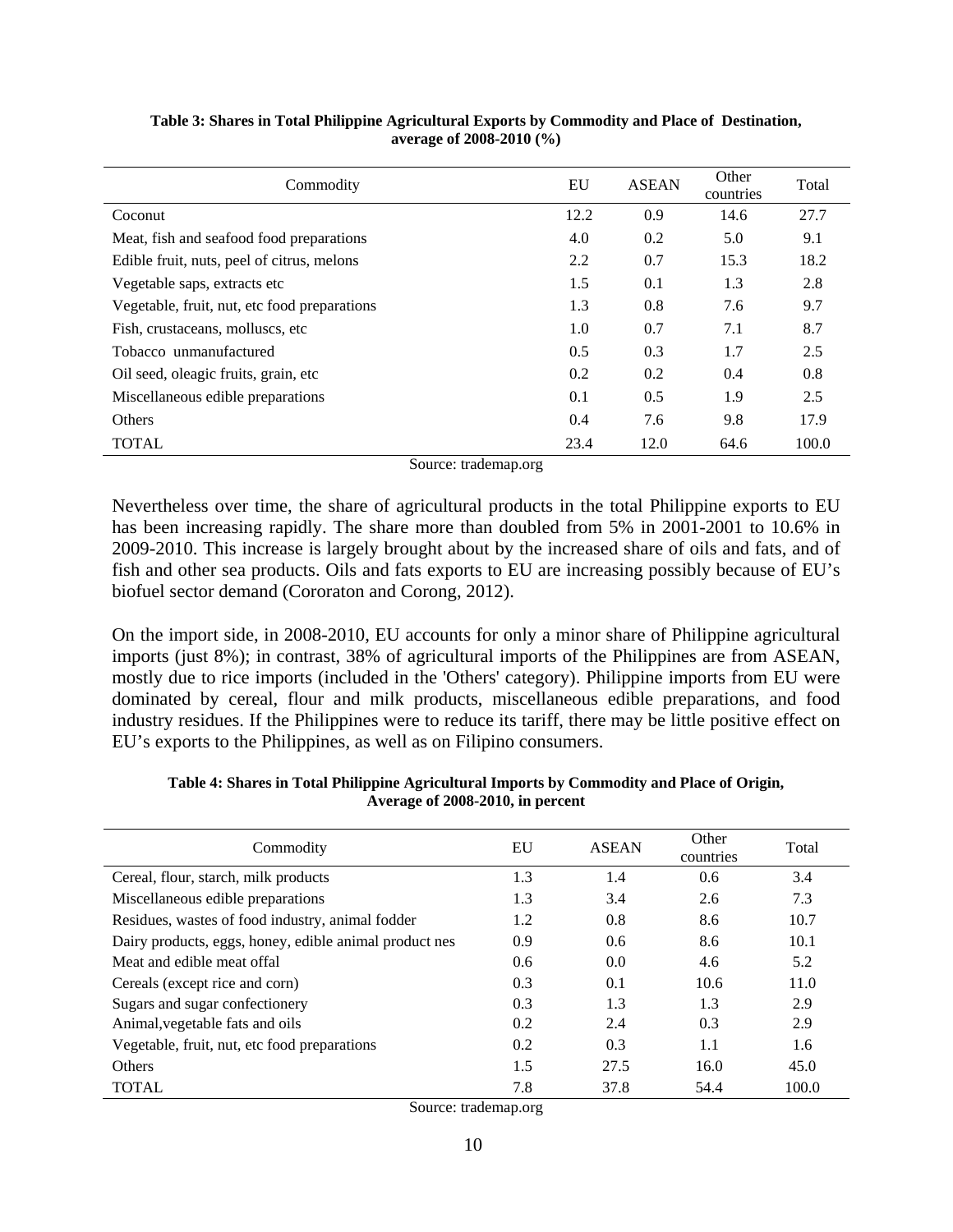#### **Trade barriers within the FTA**

Tariffs: Overall tariff levels of the Philippines are declining but are still restricting imports in selected sectors. In 2010, more than half or 60% of the tariff lines were between 0% and 5%. Thirty-four percent of tariff lines lay between 7% and 15%, while the only 7% were at [2](#page-11-2)0%.<sup>2</sup> The weighted average of tariffs in agriculture have declined from 24% to just 12%; the rate of decline in manufacturing was faster, from a weighted average of 32% to just 6% [\(Table 5\)](#page-11-0).

|               | Agriculture | Manufacturing |
|---------------|-------------|---------------|
| $1990 - 1994$ | 23.6        | 32.3          |
| $1995 - 1999$ | 19.5        | 23.2          |
| 2000          | 16.6        | 18.7          |
| 2005          | 14.4        | 15.2          |
| 2010          | 11.9        | 6.2           |

<span id="page-11-0"></span>

|  |  |  |  |  | Table 5: Weighted average of tariffs by sector, 1990 – 2010, selected years (%) |  |
|--|--|--|--|--|---------------------------------------------------------------------------------|--|
|--|--|--|--|--|---------------------------------------------------------------------------------|--|

Source: Tariff Commission [http://www.tariffcommission.gov.ph/trp.html.](http://www.tariffcommission.gov.ph/trp.html)

Most of the commodities that have more than 20% tariff are agricultural products; imports may be smaller precisely because of high tariffs, or due to other trade barriers. Hence taking a weighted average of tariffs based on import share (a standard practice in the literature) is misleading as a measure of aggregate protection. [Table 6](#page-11-1) shows the major agricultural products, by value of output; sugar has the highest tariff rate of 65%. Other products applying high tariffs are rice and maize at 50%. These commodities account for rice, maize and sugar account for 34%. Together with the longer list of commodities with 40% tariff (pork, chicken, onion, cabbage, carrot, cassava, potato, and coffee), nearly two-thirds of agricultural output is shielded by a tariff wall of 40% or higher. The list of commodities with at least this level of tariff, comprise the typical sensitive list, which are either excluded from or given special treatment in every trade agreement that the Philippines has joined.

| Table 6: Tariff tiers in percent and corresponding product categories (AHTN), applied rates |  |  |  |
|---------------------------------------------------------------------------------------------|--|--|--|
|---------------------------------------------------------------------------------------------|--|--|--|

<span id="page-11-1"></span>

| Product category<br>Tiers (out-quota rate) |                                                                 | Cumulative percentage<br>of output value |
|--------------------------------------------|-----------------------------------------------------------------|------------------------------------------|
| 65                                         | Raw sugar                                                       | 3.0                                      |
| 50                                         | Rice, maize                                                     | 33.6                                     |
| 40                                         | Pork, chicken, onion, cabbage, carrot, cassava, potato, coffee  | 65.6                                     |
| 25                                         | Lettuce, broccoli, cauliflower                                  | <b>NA</b>                                |
| 20                                         | Assorted other vegetables                                       | <b>NA</b>                                |
| 15                                         | Assorted frozen fish products; fruits, groundnuts, pepper, oils | <b>NA</b>                                |
| 10, 7, 5, 3, 1                             | Other products                                                  | 100.0                                    |

Notes:

1. Output value is the average value of output (2008-2010) valued at 2000 prices.

2. NA – not available.

Source: Briones (2011).

<span id="page-11-2"></span> <sup>2</sup> [www.tariffcommission.gov.ph](http://www.tariffcommission.gov.ph/)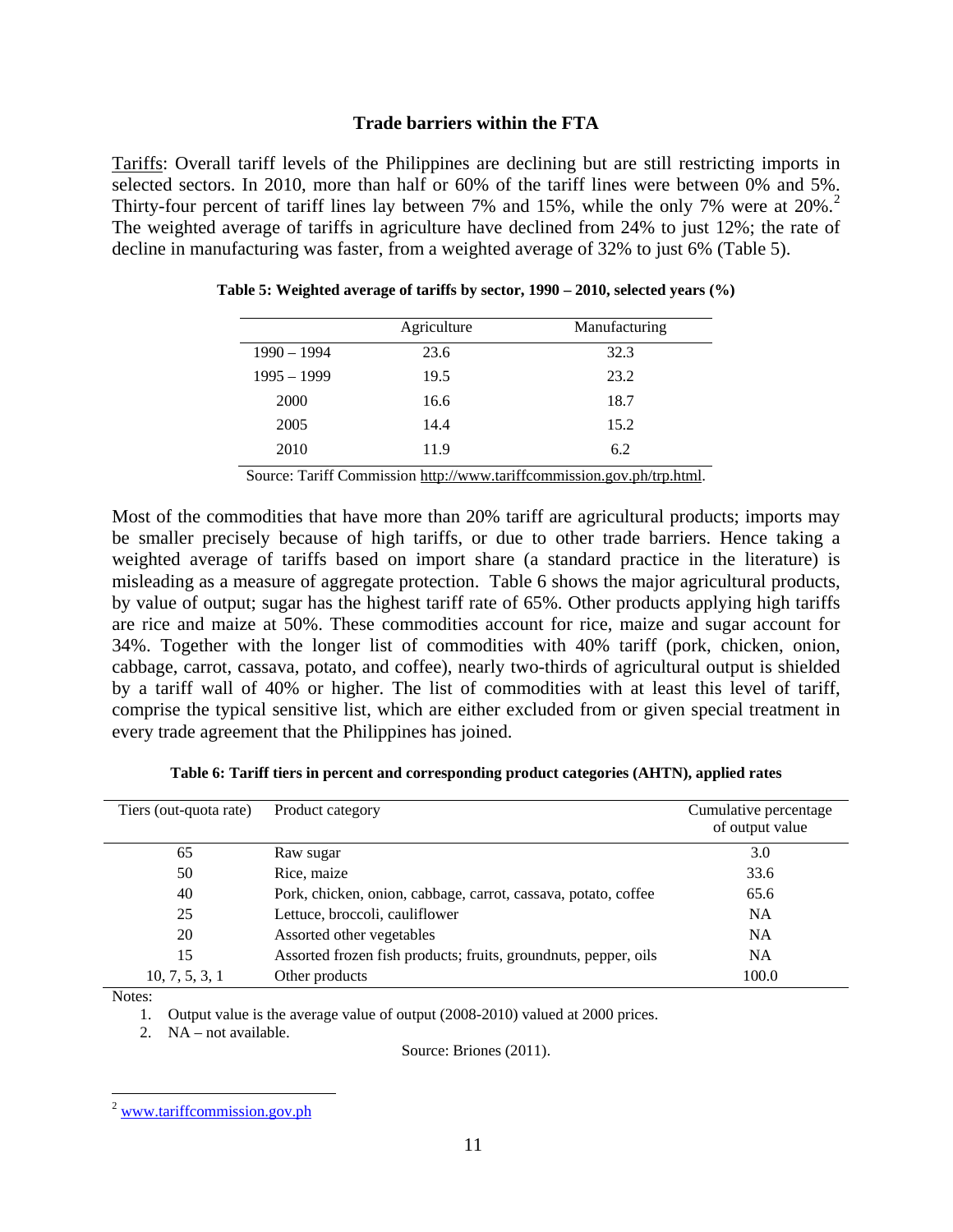The relevance of these tariffs on Philippines-EU trade relations is a different matter however owing to the composition of the trade. On the EU side, the applied and bound tariffs are almost identical. By tariff line, agricultural products are insulated from competition, thus they have higher rates than non-agricultural items (European Commission and EU-ASEAN Vision Group, 2006). EU's simple average MFN tariff on agricultural products is currently 9%. Tobacco products among other agricultural items imported by EU from the Philippines face the highest level of tariff [\(Table 7\)](#page-12-0).<sup>[3](#page-12-2)</sup> This is followed by vegetable and fruit preparations. The rates are moderate, between 15 and 20 percent, with some (but not much) leeway for further reductions. In particular, for the country's biggest export to EU, which is coconut oil, the tariff rate is already low (about 7%). The tariff is a somewhat higher for meat, fish, and seafood preparations, therefore some space for further cuts are possible.

<span id="page-12-0"></span>

| Table 7: Total ad valorem equivalent tariff (estimated) charged by EU on Philippine products (2-digit level) |  |  |  |
|--------------------------------------------------------------------------------------------------------------|--|--|--|
|--------------------------------------------------------------------------------------------------------------|--|--|--|

| Commodity                                    | Tariff rates (%) |
|----------------------------------------------|------------------|
| Coconut                                      | 6.7              |
| Meat, fish and seafood food preparations     | 15.2             |
| Edible fruit, nuts, peel of citrus, melons   | 8.1              |
| Vegetable saps, extracts etc.                | 1.3              |
| Vegetable, fruit, nut, etc food preparations | 17.6             |
| Fish, crustaceans, molluscs, etc.            | 6.1              |
| Tobacco                                      | 19.2             |
| Oil seed, oleagic fruits, grain, etc.        | 0.2              |

Source: macmap.org

On the Philippine side, EU exporters are subjected to the MFN tariff regime as specified under WTO [\(Table 8\)](#page-12-1). The highest tariffs on EU exports are on confectionary products at 65%; this is followed by meat products (as much as 40%) and miscellaneous edible preparations (3 to 40%). For most products the tariff rates are at modest levels, up to 10 or at most 15%. Reductions in tariff rates for these products may not confer significant advantages to EU exporters of these products to the Philippines.

|  |  |  |  |  |  | Table 8: Tariffs imposed by the Philippines on EU exports |  |  |  |
|--|--|--|--|--|--|-----------------------------------------------------------|--|--|--|
|--|--|--|--|--|--|-----------------------------------------------------------|--|--|--|

<span id="page-12-1"></span>

| Tariff rates (%) |
|------------------|
| $3 - 7$          |
| $3 - 40$         |
| $3 - 10$         |
| $5 - 40$         |
| 3                |
| 65               |
| $3 - 15$         |
| $7 - 15$         |
| $7 - 10$         |
|                  |

Source of tariff data: tariffcommission.gov.ph

<span id="page-12-2"></span> <sup>3</sup> http://www.wto.org/english/tratop\_e/agric\_e/ag\_intro02\_access\_e.htm#conceptual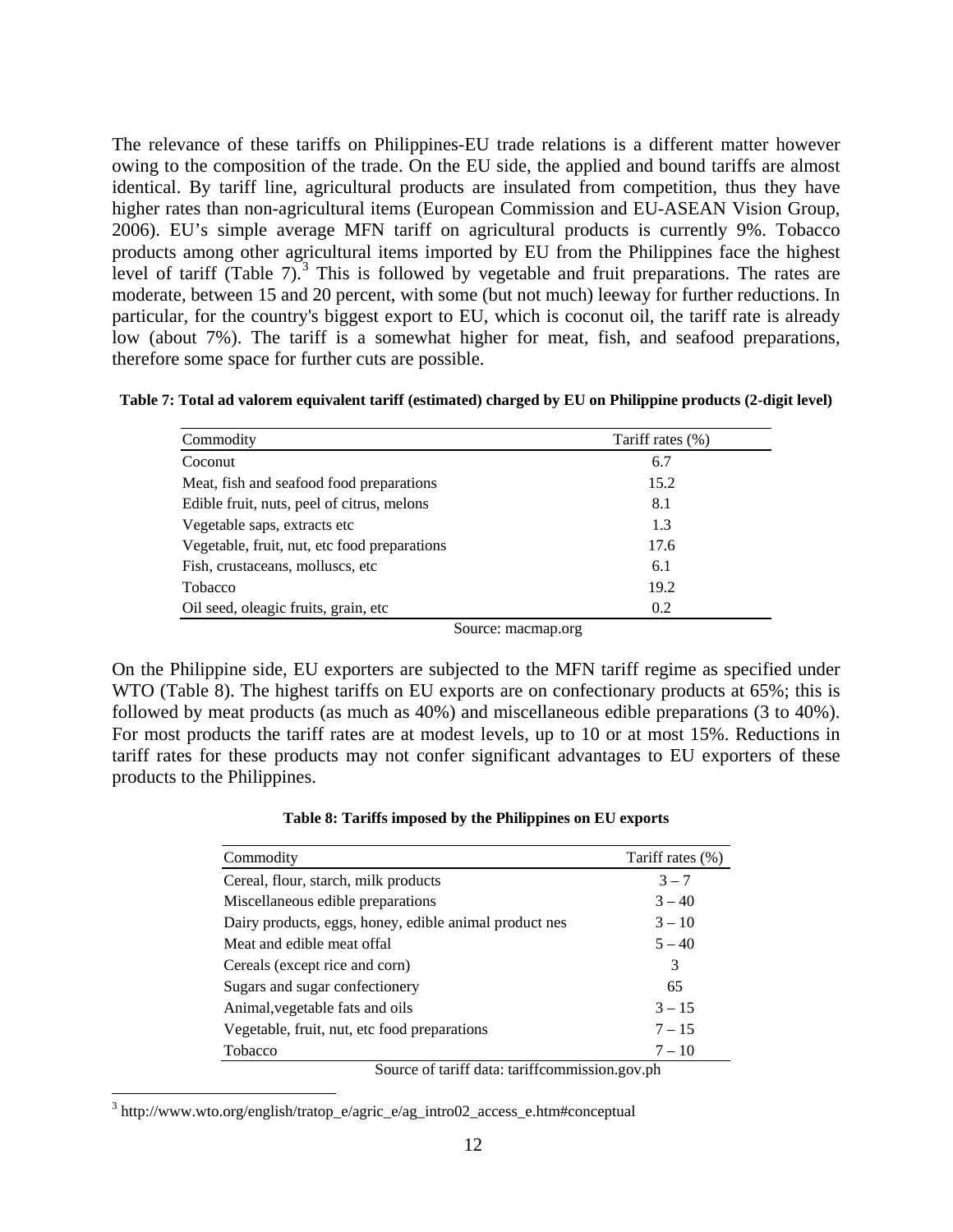Non-tariff barriers. Aside from the tariff barriers, several non-tariff barriers (NTBs) or non-tariff measures (NTMs) distort international trade. The ASEAN Secretariat has compiled NTBs as reported by member countries based on the categories of UNCTAD, summarized in [Table 9.](#page-13-0)

<span id="page-13-0"></span>

| Table 9: Most prevalent NTBs practiced by ASEAN member countries, by number of tariff lines affected |
|------------------------------------------------------------------------------------------------------|
| (Preliminary estimates)                                                                              |

| Non-tariff barriers                | <b>Tariff lines</b> |
|------------------------------------|---------------------|
| Customs surcharges                 | 2,683               |
| <b>Additional Charges</b>          | 126                 |
| Single Channel for Imports         | 65                  |
| State-trading Administration       | 10                  |
| <b>Technical Measures</b>          | 568                 |
| Product Characteristic Requirement | 407                 |
| <b>Marketing Requirements</b>      | 3                   |
| <b>Technical Regulations</b>       | 3                   |

Source: ASEAN Secretariat

A simple count of NTBs provides little idea of the potential impact of such barriers. This is remedied in a study by Dean et al (2006), cited by de Dios (2006), which estimated NTMs effects on prices of commodities. In the case of the Philippines, NTMs raised retail price of fruits and vegetables by 156% and bovine meat retail prices by 82% [\(Table 10\)](#page-13-1). This is broadly similar to the effects of NTMs in other ASEAN member countries, though Thailand's appear to have the least distortionary effect. Philippine NTBs are most stringent for sensitive products; however as we have seen they comprise only small shares of EU exports to the Philippines, hence relaxing these NTBs within a Philippines - EU FTA would effect minimal changes in import penetration in these products.

<span id="page-13-1"></span>

| Sector                | Indonesia | Malaysia | Philippines | Singapore | Thailand |  |  |
|-----------------------|-----------|----------|-------------|-----------|----------|--|--|
| Fruits and vegetables | 205       | 184      | 156         | 168       | 73       |  |  |
| Bovine meat           | 82        | 97       | 82          | 109       | 75       |  |  |
| Processed Food        | 112       | 94       | 105         |           | 93       |  |  |
| Apparel               |           |          | $-15$       |           |          |  |  |
| 0.0000                |           |          |             |           |          |  |  |

**Table 10: Price Impact Estimates of Dean et al (%)**

Source: Dean et al. (2006)

Meanwhile with respect to NTBs imposed by EU, 6.6% of Philippine exports to EU face nontariff measures according to Pasadilla and Liao (2007). Among those are bananas, tunas and sweet biscuits. The non-tariff measures usually implemented on these Philippine exports are "authorization, prior surveillance, product characteristic and labeling requirements".[4](#page-13-2)

These NTBs adversely affect small-scale exporters because the costs of complying with the advanced product safety standards are very high (Pasadilla and Liao, 2007). Nonetheless, the

<span id="page-13-2"></span><sup>&</sup>lt;sup>4</sup> The most affected item is tuna; fisheries issues are taken up in a separate PIDS study.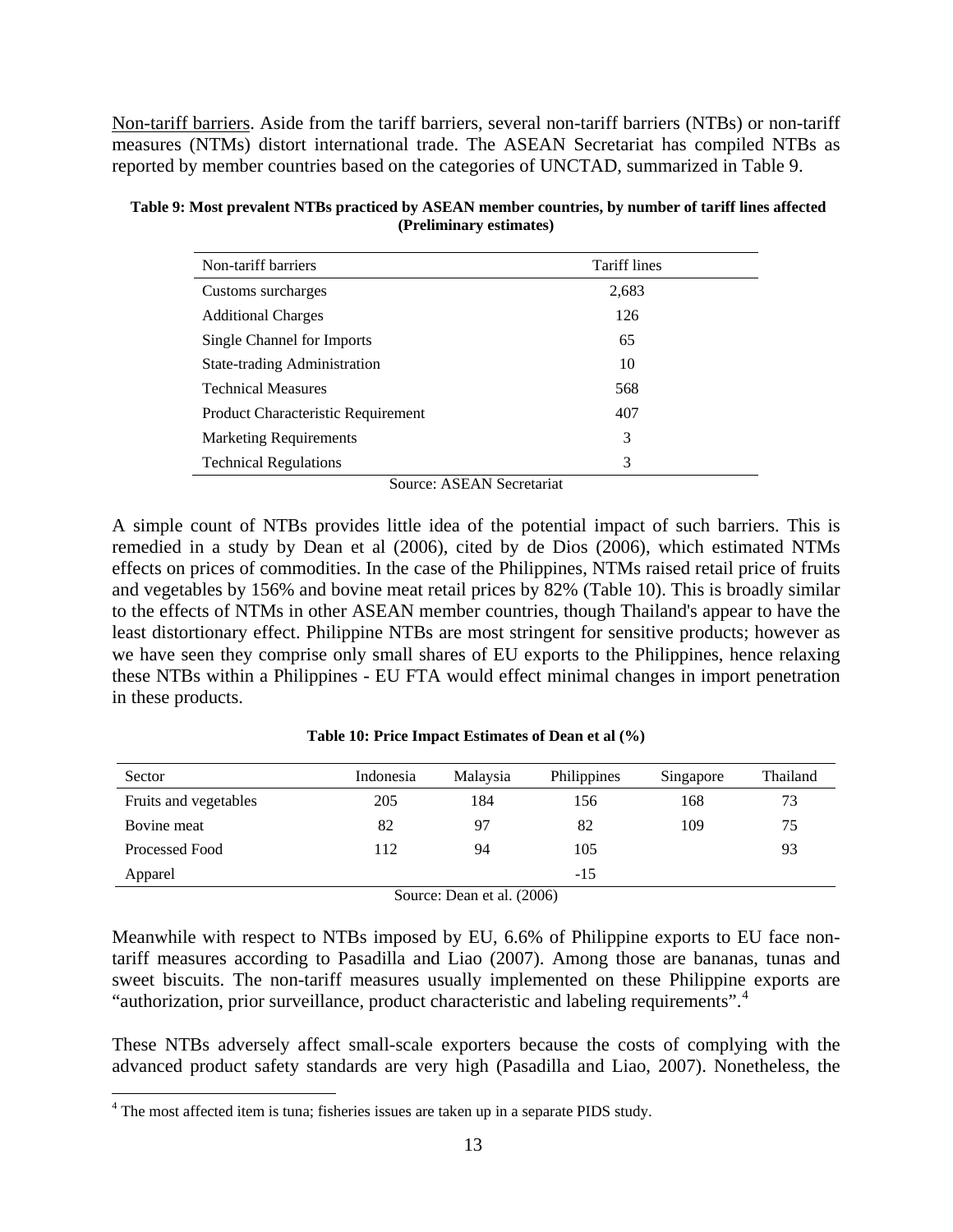Agreement on Agriculture does not hinder the use of NTBs provided they meet provisions of other WTO agreements, e.g. general safeguard provisions under the General Agreements on Tariffs and Trade (GATT) , and Agreement on the Application of Sanitary and Phytosanitary (SPS) measures. The main objective of the SPS Agreement is to protect the life and/or health of humans, animals and plants against pests, disease-carrying or disease-causing organisms. In general, the WTO Agreements promote reliance on internationally accepted standards, guidelines and recommendations whenever available; sanitary and phytosanitary measures of member countries must be harmonized on the basis of Codex Alimentarius and other international standards.

Member countries may apply stricter standards; however imposition of higher standards requires a scientific basis, with due notice given to other member countries. Moreover the standards must be imposed in a manner that is least restrictive of trade.<sup>[5](#page-14-1)</sup>

# *Comparative Statics*

Next we consider comparative static analysis, projecting changes in economic outcomes upon elimination of tariffs between the Philippines and EU. Unfortunately, reductions of NTBs are omitted in the comparative statics.

# **Economy wide effects**

For the economy as a whole the impacts of the bilateral free trade scenario are as follows:

- Real GDP of the Philippines improves by 0.15%; the price level declines by 0.12%.
- Exports and imports increase by 0.36% and 0.33%, respectively, as the price level declines.
- With lower consumer prices, total consumption is increased by 0.16%.

By basic sector, the tariff elimination boosts exports as well as imports, with net change in output price unclear. Disaggregation of percentage changes by basic sector is shown in [Table 11.](#page-14-0) In general both exports and imports increase; export price increases (except for services), while import price decreases. Agriculture experiences the greatest relative expansion in the volume of both exports and imports. The net effect is positive for output volume of the basic sectors, including agriculture; however output volume in agriculture rises least, compared to industry and services.

<span id="page-14-0"></span>

|                 | Output |          | <b>Exports</b> |          | demand            | Domestic | Imports |          |        | Consumption |
|-----------------|--------|----------|----------------|----------|-------------------|----------|---------|----------|--------|-------------|
|                 | Volume | Price    | Volume         | Price    | Price<br>Volume   |          | Volume  | Price    | Volume | Price       |
| Agriculture     | 0.074  | $-0.022$ | 0.381          | 0.152    | 0.060             | $-0.031$ | 0.423   | $-0.191$ | 0.056  | $-0.030$    |
| Industry        | 0.133  | $-0.120$ | 0.368          | 0.022    | 0.032             | $-0.183$ | 0.380   | $-0.280$ | 0.151  | $-0.178$    |
| <b>Services</b> | 0.175  | $-0.064$ | 0.266          | $-0.122$ | 0.170<br>$-0.061$ |          | 0.083   | $-0.001$ | 0.208  | $-0.059$    |

|  |  |  |  | Table 11: Effects on Aggregate Sectors in the Philippines, % change from base |  |  |
|--|--|--|--|-------------------------------------------------------------------------------|--|--|
|  |  |  |  |                                                                               |  |  |

Source: Cororaton and Corong (2012)

<span id="page-14-1"></span> $5$  http://www.wto.org/english/thewto\_e/whatis\_e/tif\_e/agrm4\_e.htm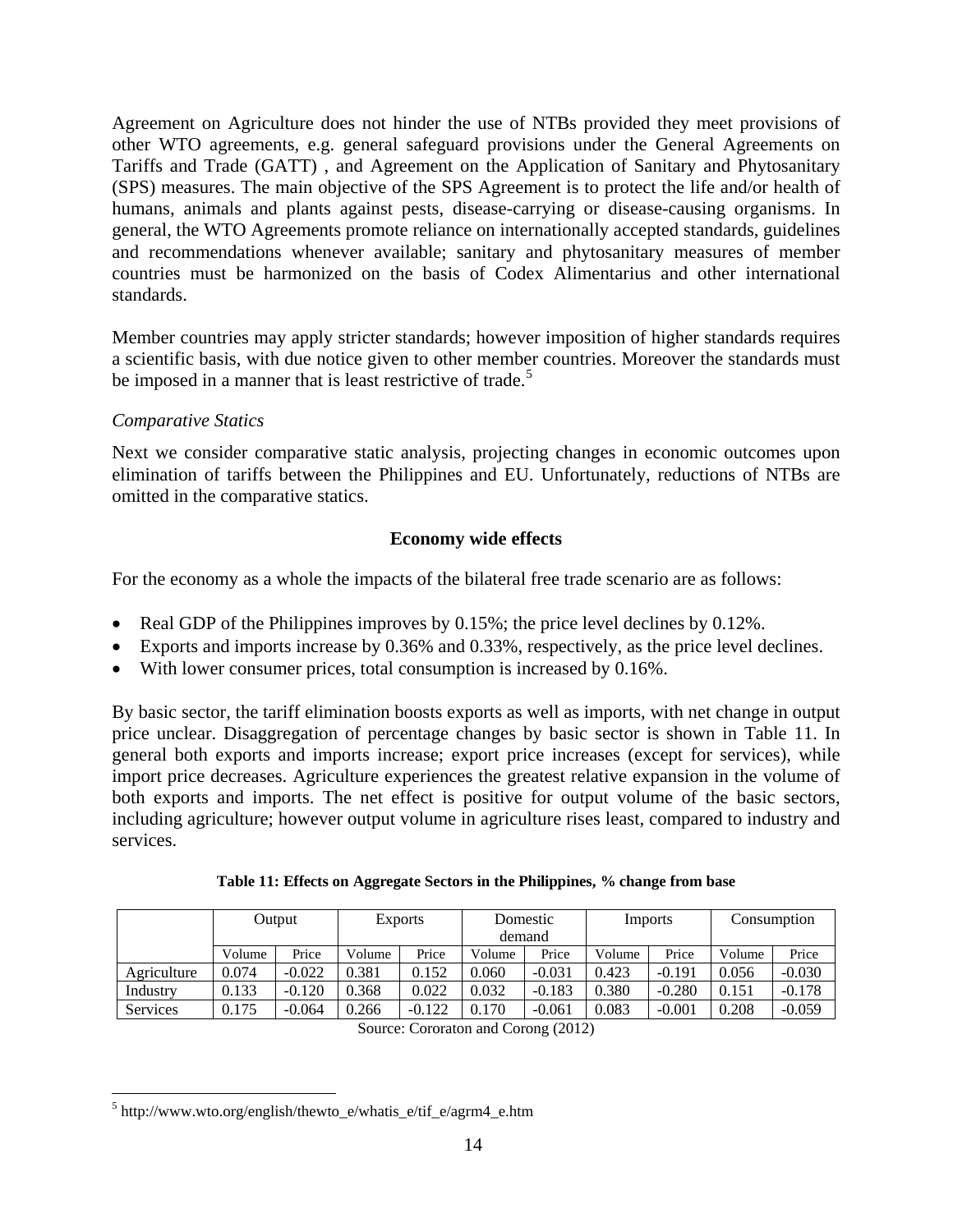Output prices decline in all three sectors. Output prices in agriculture declines the least, which appears to favor domestic producers (compared to producers of industry and services). Domestic consumption however grows least for agriculture, with industry and services experiencing a greater decline in consumption price as well as bigger increase in consumption volume.

As the output price of agriculture, which is the most labor-intensive among other sectors, increases relative to industry, the real wage of labor improves. The real wage improvement is slightly higher for unskilled labor (0.44%) than for skilled (0.43%). It follows that returns to capital go down, in this case, a 0.05% fall (the Stolper-Samuelson effect). Skilled labor shifts from the agriculture and industry sector to the services sector, while unskilled labor moves from the agriculture to both industry and services sectors.

Because of this improvement in wage and decline in consumer prices, real income of households increases. The distribution of the increase in income, and its impact on the poor, requires further analysis using the CGE model and microsimulation. The analysis indicates that this real income effect reduces poverty [\(Table 12\)](#page-15-0). Poverty incidence reduction (0.493 percentage point) in rural areas is higher than urban areas (0.153 percentage point). This implies that more households are taken out of poverty since most of the poor households are situated in agricultural areas. Moreover, this leads to a slight improvement in the overall poverty incidence—a drop from 26.3% to 26%. The greater decrease in poverty gap and squared poverty gap, compared with poverty incidence, implies that those who belong to households below the poverty threshold get the most benefits. That is, not only is bilateral tariff elimination pro-*poor*, it is pro-*poorer*.

<span id="page-15-0"></span>

|             | Poverty Index       | Base   | Simulated | Percentage point difference |
|-------------|---------------------|--------|-----------|-----------------------------|
| Philippines | Incidence           | 26.343 | 26.019    | $-0.324$                    |
|             | Poverty gap         | 7.238  | 7.103     | $-0.135$                    |
|             | Squared poverty gap | 2.809  | 2.747     | $-0.062$                    |
| Urban       | Incidence           | 12.064 | 11.911    | $-0.153$                    |
|             | Poverty gap         | 2.744  | 2.684     | $-0.06$                     |
|             | Squared poverty gap | 0.938  | 0.915     | $-0.023$                    |
| Rural       | Incidence           | 40.282 | 39.789    | $-0.493$                    |
|             | Poverty gap         | 11.626 | 11.417    | $-0.209$                    |
|             | Squared poverty gap | 4.635  | 4.536     | $-0.099$                    |

**Table 12: Simulation results on poverty indicators, bilateral tariff elimination scenario**

Source: Cororaton and Corong (2012)

#### **Effects on agriculture by subsector**

The effects of the bilateral tariff elimination on the different sectors within the agricultural sector are shown in [Table 13.](#page-16-0) This table suggests that the output of most agricultural commodities increases slightly due to the FTA. The sub-sectors that have the largest increase are seaweeds and sugarcane, with 0.80% and 0.50%, respectively. The small magnitudes of increase are easily explained in the examination of static factors, namely the small size of initial trade with EU, and the low to moderate levels of initial tariff. Even coconut oil, which exports over two-fifths of output to EU, experiences a lift of 0.14%, in part due to the low initial tariff charged by EU.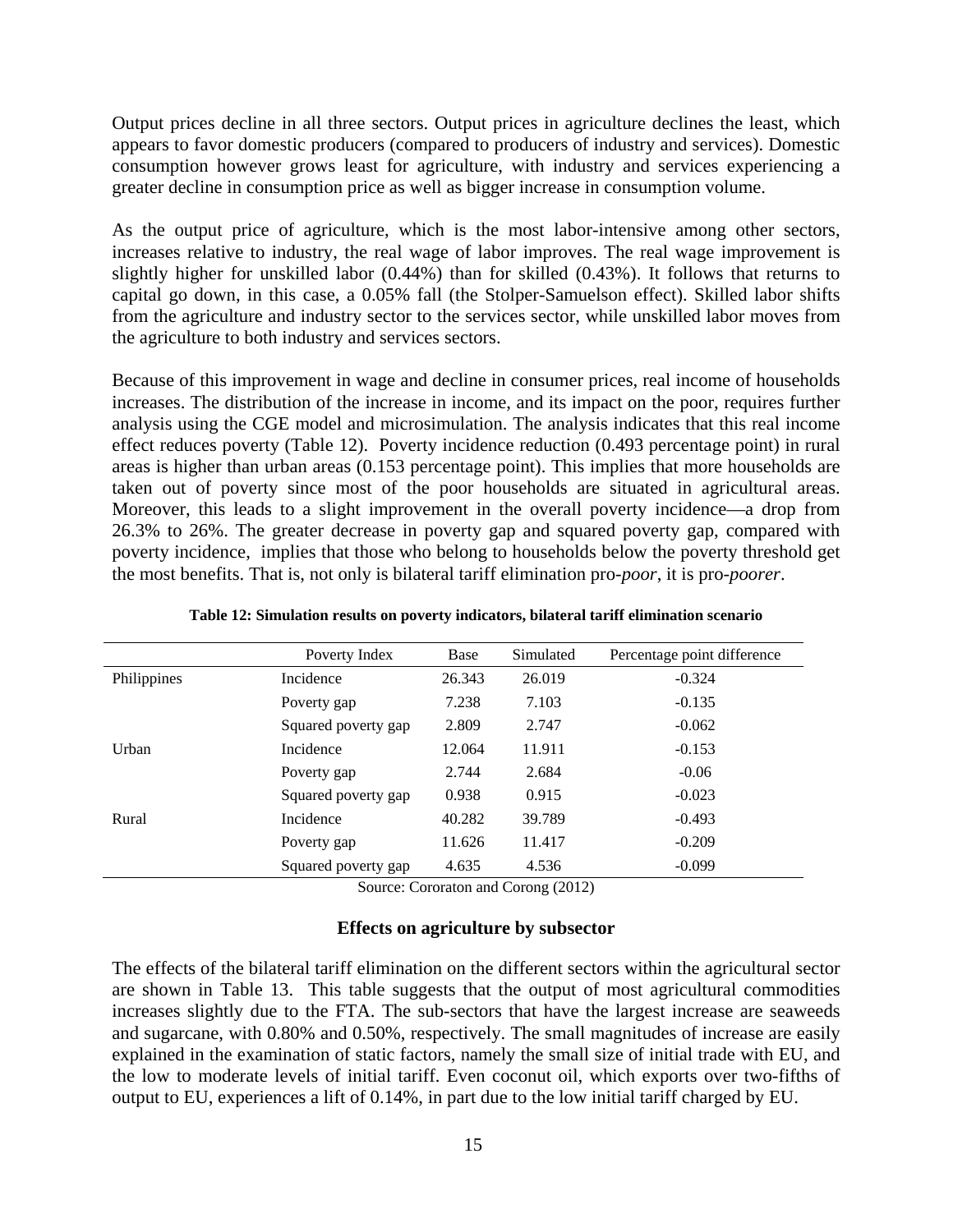<span id="page-16-0"></span>

| Description                                | Output    | Exports   | Imports   |
|--------------------------------------------|-----------|-----------|-----------|
| Seaweeds                                   | 0.7975    | 0.7998    | 0.4474    |
| Sugarcane                                  | 0.5041    | 0.2941    | 0.0000    |
| Other fiber crops                          | 0.2983    | 0.6342    | 0.8014    |
| Pineapple                                  | 0.2672    | 0.3075    | 0.0000    |
| Banana                                     | 0.2301    | 0.2843    | 0.0000    |
| Ocean fishing                              | 0.2164    | 0.0000    | 0.0000    |
| Tobacco leaf                               | 0.2119    | 0.5831    | 0.0214    |
| Mango                                      | 0.2077    | 0.2940    | 0.0000    |
| Ornamental, horticulture and herbal plants | 0.1813    | 0.5762    | 0.4698    |
| Shrimp, prawns and other aquaculture       | 0.1489    | 0.3325    | $-0.3528$ |
| <b>Citrus Fruits</b>                       | 0.1470    | 0.2453    | 0.3220    |
| Pearl culture and pearl shell gathering    | 0.1383    | 0.3375    | $-0.1768$ |
| Coconut                                    | 0.1376    | 0.2026    | 0.0000    |
| Vegetables                                 | 0.0978    | 0.1863    | 0.3527    |
| Agricultural services                      | 0.0961    | 0.0000    | 0.2474    |
| Other fruits and nuts                      | 0.0939    | 0.1800    | 0.3622    |
| Inland and coastal fishing                 | 0.0894    | 0.0000    | $-0.0444$ |
| Coffee (raw)                               | 0.0843    | 0.5282    | 0.3454    |
| Abaca                                      | 0.0831    | 0.5126    | 0.4119    |
| Other poultry                              | 0.0787    | 0.1443    | 4.5689    |
| Cocoa                                      | 0.0769    | 0.5094    | 0.0000    |
| Other livestock including dairy production | 0.0751    | 0.0636    | 0.0548    |
| Carabao                                    | 0.0623    | 0.0000    | 0.0000    |
| Paddy                                      | 0.0490    | 0.0000    | 0.0000    |
| Other vegetables, roots, tubers            | 0.0403    | 0.4573    | 0.3650    |
| Other crops                                | 0.0389    | 0.0454    | 0.0112    |
| Corn                                       | 0.0099    | $-0.0195$ | 0.1994    |
| Forestry                                   | 0.0043    | 0.5805    | $-0.2697$ |
| Hog                                        | $-0.0372$ | 0.0000    | 4.6862    |
| Chicken                                    | $-0.0605$ | 0.0492    | 4.6225    |
| Rubber                                     | $-0.1702$ | 0.0000    | 0.0000    |
| Cattle                                     | $-0.6209$ | 0.0000    | 3.2984    |

| Table 13: Changes in output and trade by agricultural sub-sector (%), CGE simulation |  |  |
|--------------------------------------------------------------------------------------|--|--|
|                                                                                      |  |  |

Source: Cororaton and Corong (2012)

The increases in output are driven by increases in exports; in only one case (corn) does export decline. The increased access on EU markets favors Philippine exporters of seaweeds, other fiber crops, tobacco leaf, forestry, ornamental plants, raw coffee, abaca, and cocoa. The export volumes of the said commodities are expected to go up but only by small percentages.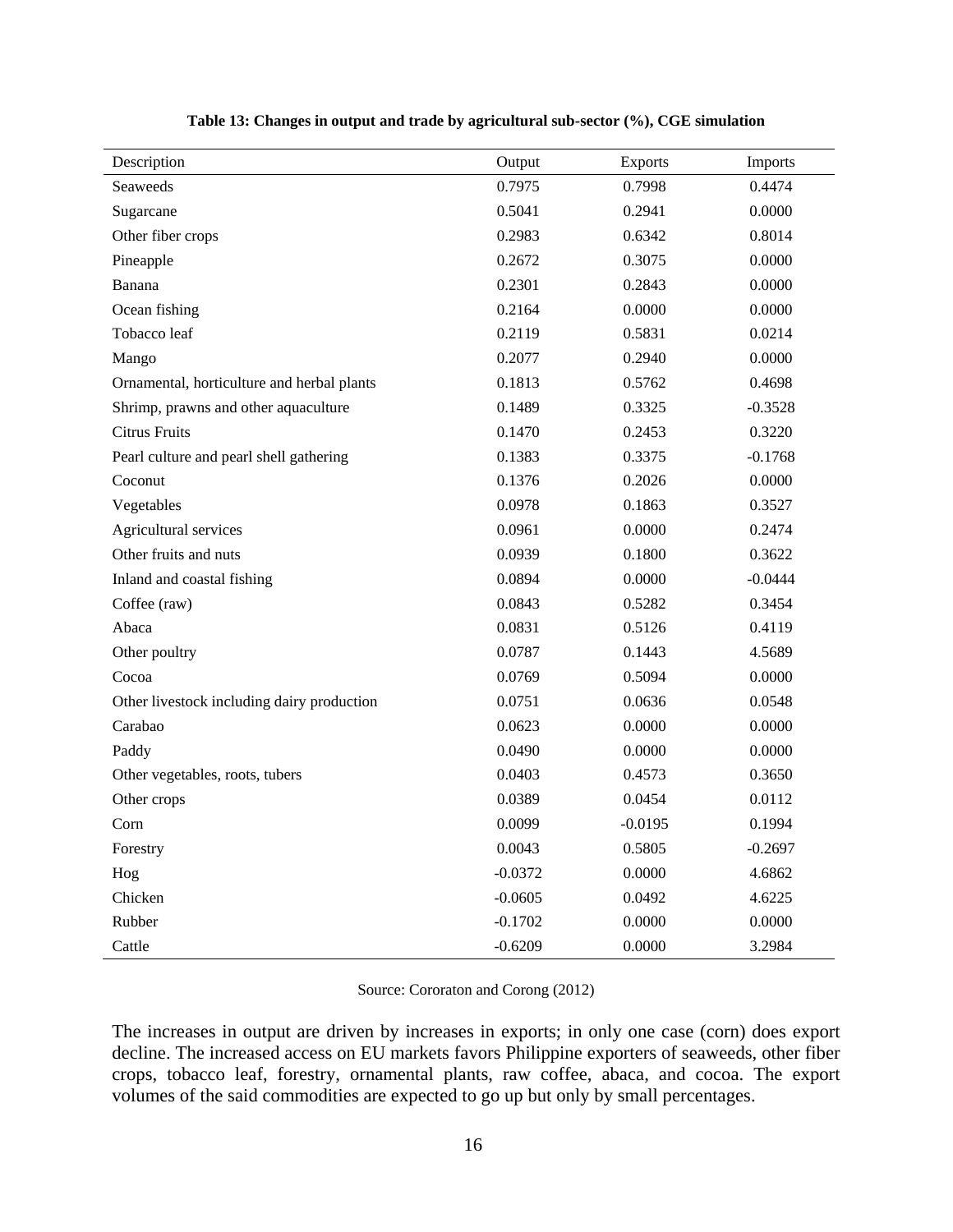On the import side, nearly all subsectors receive slightly more imports. Again the small increases are to be expected. However the simulation indicates that cattle imports increase by 3.30%, chicken by 4.62%, and hog by 4.69%. Compared to the other import impacts these are extraordinarily large. Not surprisingly therefore, cattle, chicken, and hog, all experience a decline in output (despite small increases on the export side). Rubber also undergoes an output contraction despite experiencing no changes in exports or imports; this is entirely due to resource re-allocation within the domestic economy.

# **5. Conclusion**

To summarize: the potential impact on the agricultural sector is positive, but the gains should not be exaggerated. Static analysis shows that the size of trade, or even potential trade, is small owing to high transport costs between the Philippines and EU. Moreover barriers to agricultural trade, whether tariff or non-tariff, are relatively low for agricultural products that are significant in bilateral trade, with the exception of fisheries (the subject of another study).

These expectations are confirmed in the comparative static analysis using CGE simulations. The output of most agricultural commodities slightly increases as a result of bilateral tariff elimination. The sub-sectors that have the largest increase are seaweeds and sugarcane, with 0.80% and 0.50%, respectively. As output increases, some domestic producers also increase their exports. The increased access on EU markets provides great opportunities for Philippine exporters of seaweeds, other fiber crops, tobacco leaf, forestry, ornamental plants, raw coffee, abaca, and cocoa. The export volumes of the said commodities are expected to go up but by small percentages only. Meanwhile the subsectors that are on the losing side (as shown by declining output) are cattle, raw rubber, chicken, and hog. The output contraction is 0.62%, 0.17%, 0.06%, 0.04%, respectively. Cattle imports increase by 3.30%, chicken by 4.62%, and hog by 4.69%. Note however that Filipino consumers are likely to gain from increased competition, expansion of imports, and reduction in the price. By similar token, Filipino consumers are disadvantaged by rising exports as they face competition from EU buyers, placing an upward pressure on prices.

In terms of sectoral effects, the agriculture is the least positively affected sector compared to industry and services. Netting out positive and negative effects, output prices in agriculture declines by 0.02%; however compared to the industry and services sector this is the lowest reduction.

Fears about the negative repercussions of Philippines-EU FTA on the poor turn out to be unfounded. Poverty incidence reduction (0.493 percentage point) in rural areas is higher than urban areas (0.153 percentage point). This implies that more households are taken out of poverty since most of the poor households are situated in agricultural areas. Moreover, this leads to a slight improvement in the overall poverty incidence—a drop from 26.3% to 26%. The greater decrease in poverty gap and squared poverty gap, compared with poverty incidence, implies that those who belong to households below the poverty threshold get the most benefits. Pro-poor impacts can be explained fairly simply as follows: since the output price of agriculture, which is the most labor-intensive among other sectors, increases relative to industry, the real wage of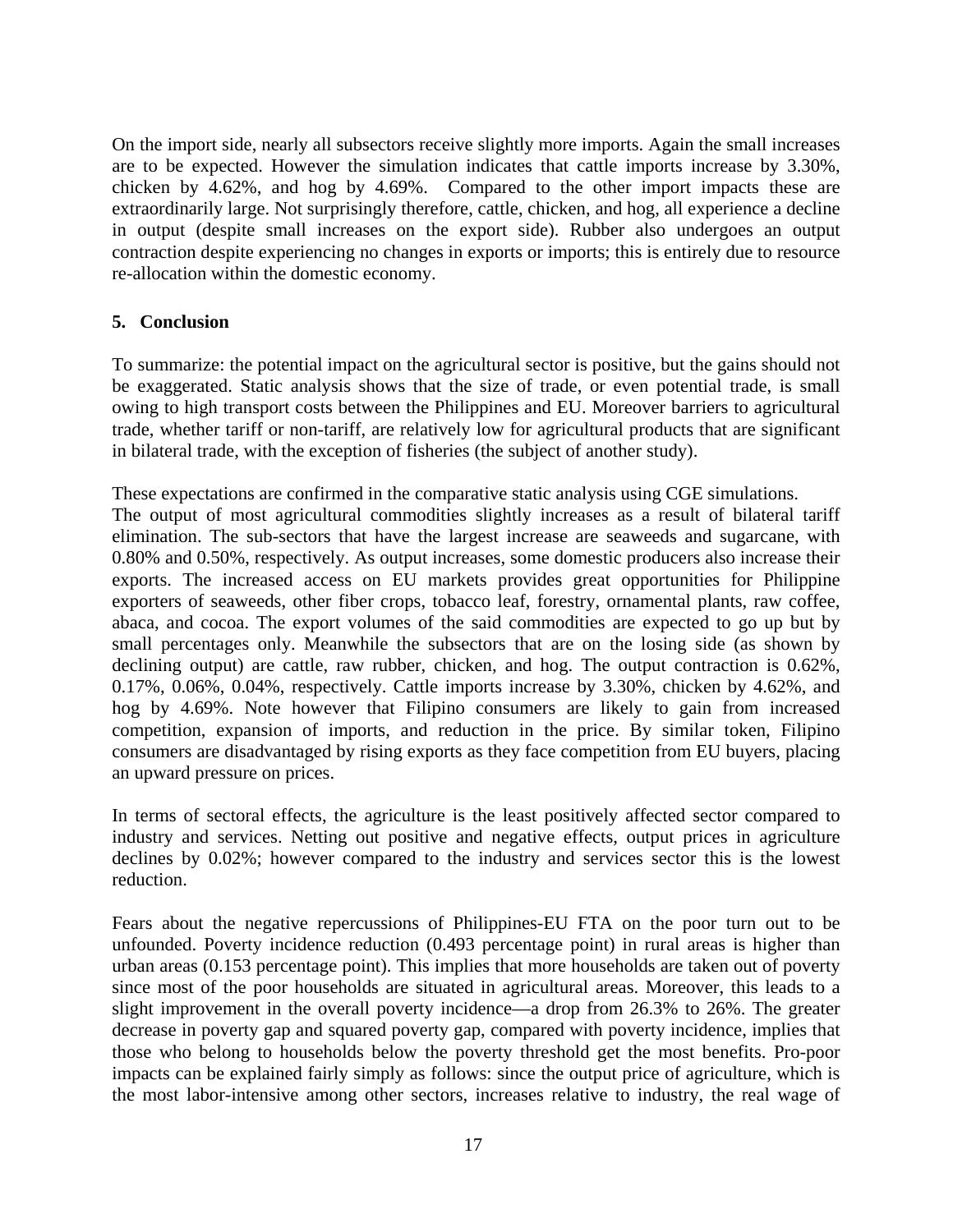labor improves. The real wage improvement is slightly higher for unskilled labor (0.44%) than skilled (0.43%). Because of this improvement in wage and decline in consumer prices, real income of households increases.

These evidences show that the overall impact of Philippines-EU FTA in the agricultural sector is positive but limited. It would seem that large benefits that might be expected from a Philippines – EU FTA will not be found in agriculture, but elsewhere. Conversely, the agricultural sector does not face significant harm from a Philippines - EU FTA, even one involving sensitive products. Relaxation of trade barriers to EU even for sensitive products is warranted; not only would consumers gain (though minimally), but such a negotiation stance may serve as a powerful bargaining chip for gaining concessions on other areas.